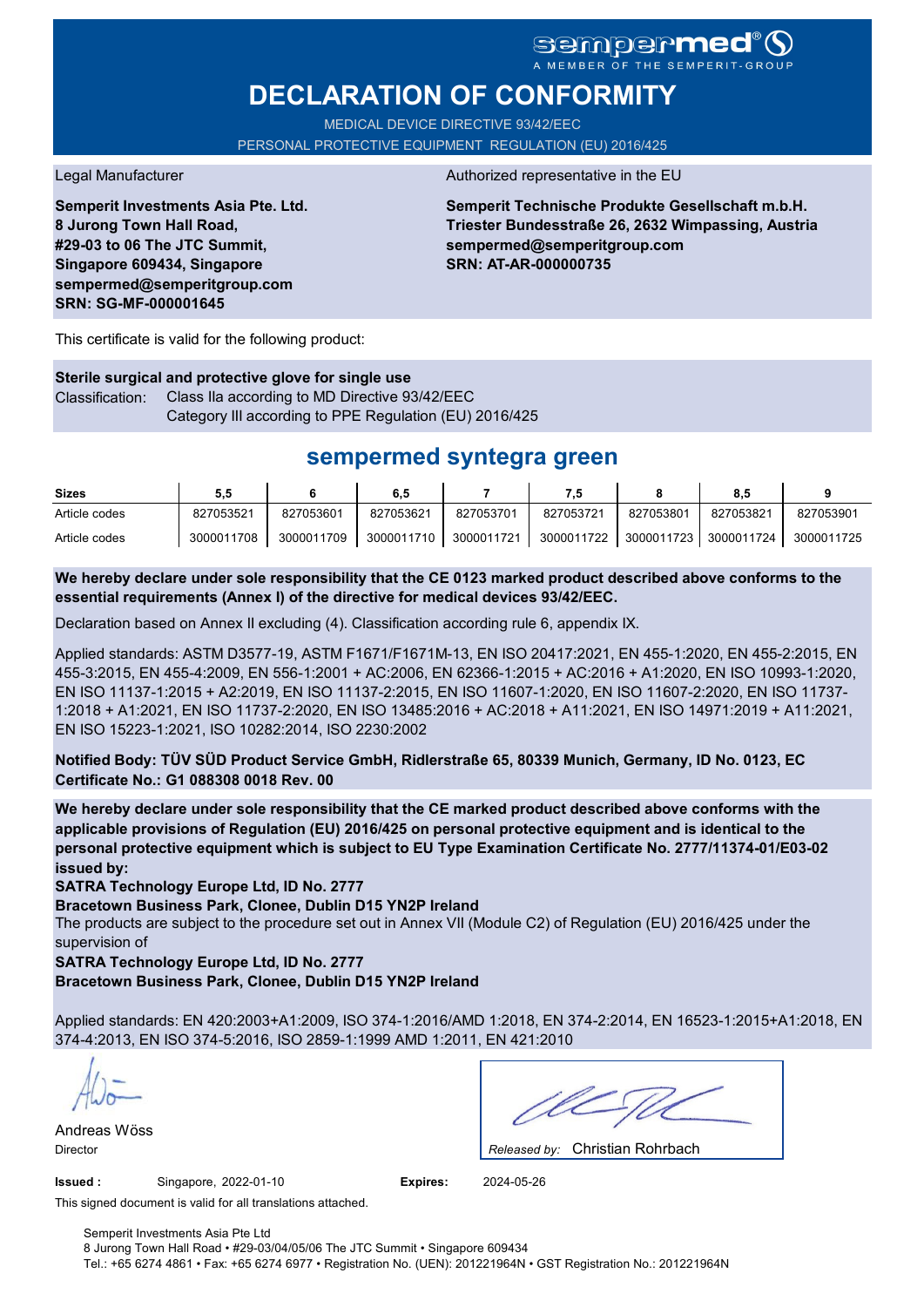# sempermed®

# **KONFORMITÄTSERKLÄRUNG**

MEDIZINPRODUKTERICHTLINIE 93/42/EWG

VERORDNUNG (EU) 2016/425 FÜR PERSÖNLICHE SCHUTZAUSRÜSTUNG

**Semperit Investments Asia Pte. Ltd. 8 Jurong Town Hall Road, #29-03 to 06 The JTC Summit, Singapore 609434, Singapore sempermed@semperitgroup.com SRN: SG-MF-000001645**

#### Hersteller EU-Bevollmächtigter

**Semperit Technische Produkte Gesellschaft m.b.H. Triester Bundesstraße 26, 2632 Wimpassing, Austria sempermed@semperitgroup.com SRN: AT-AR-000000735**

Dieses Zertifikat ist gültig für die folgenden Produkte:

### **Steriler Operations- und Schutzhandschuh für den Einmalgebrauch** Klassifizierung: Klasse IIa gemäß Medizinprodukterichtlinie 93/42/EWG Kategorie III gemäß PSA Verordnung (EU) 2016/425

## **sempermed syntegra green**

| Größen         | ວ.ວ        |            | 6.5        |            |            |            | ၓ.Ե        |            |
|----------------|------------|------------|------------|------------|------------|------------|------------|------------|
| Artikelnummern | 827053521  | 827053601  | 827053621  | 827053701  | 827053721  | 827053801  | 827053821  | 827053901  |
| Artikelnummern | 3000011708 | 3000011709 | 3000011710 | 3000011721 | 3000011722 | 3000011723 | 3000011724 | 3000011725 |

**Wir bestätigen hiermit unter alleiniger Verantwortung, dass die CE 0123 gekennzeichneten Produkte mit den grundlegenden Anforderungen (Anhang I) der Medizinprodukterichtlinie 93/42/EWG übereinstimmen.**

Erklärung basierend auf Anhang II exklusive (4). Klassifizierung gemäß Regel 6, Anhang IX.

Angewandte Normen: ASTM D3577-19, ASTM F1671/F1671M-13, EN ISO 20417:2021, EN 455-1:2020, EN 455- 2:2015, EN 455-3:2015, EN 455-4:2009, EN 556-1:2001 + AC:2006, EN 62366-1:2015 + AC:2016 + A1:2020, EN ISO 10993-1:2020, EN ISO 11137-1:2015 + A2:2019, EN ISO 11137-2:2015, EN ISO 11607-1:2020, EN ISO 11607-2:2020, EN ISO 11737-1:2018 + A1:2021, EN ISO 11737-2:2020, EN ISO 13485:2016 + AC:2018 + A11:2021, EN ISO 14971:2019 + A11:2021, EN ISO 15223-1:2021, ISO 10282:2014, ISO 2230:2002

**Benannte Stelle: TÜV SÜD Product Service GmbH, Ridlerstraße 65, 80339 Munich, Germany, ID No. 0123, EC Certificate No.: G1 088308 0018 Rev. 00** 

**Wir bestätigen hiermit unter alleiniger Verantwortung, dass die oben genannten CE gekennzeichneten Produkte mit den maßgeblichen Bestimmungen der Verordnung (EU) 2016/425 für Persönliche Schutzausrüstung übereinstimmen und Gegenstand sind der EU-Baumusterprüfbescheinigung Nr. 2777/11374-01/E03-02 ausgestellt durch:**

**SATRA Technology Europe Ltd, ID No. 2777**

**Bracetown Business Park, Clonee, Dublin D15 YN2P Ireland**

Die Produkte sind Gegenstand der Verfahren gemäß Annex VII (Module C2) der Verordnung unter Aufsicht von **SATRA Technology Europe Ltd, ID No. 2777**

**Bracetown Business Park, Clonee, Dublin D15 YN2P Ireland**

Angewandte Normen: EN 420:2003+A1:2009, ISO 374-1:2016/AMD 1:2018, EN 374-2:2014, EN 16523- 1:2015+A1:2018, EN 374-4:2013, EN ISO 374-5:2016, ISO 2859-1:1999 AMD 1:2011, EN 421:2010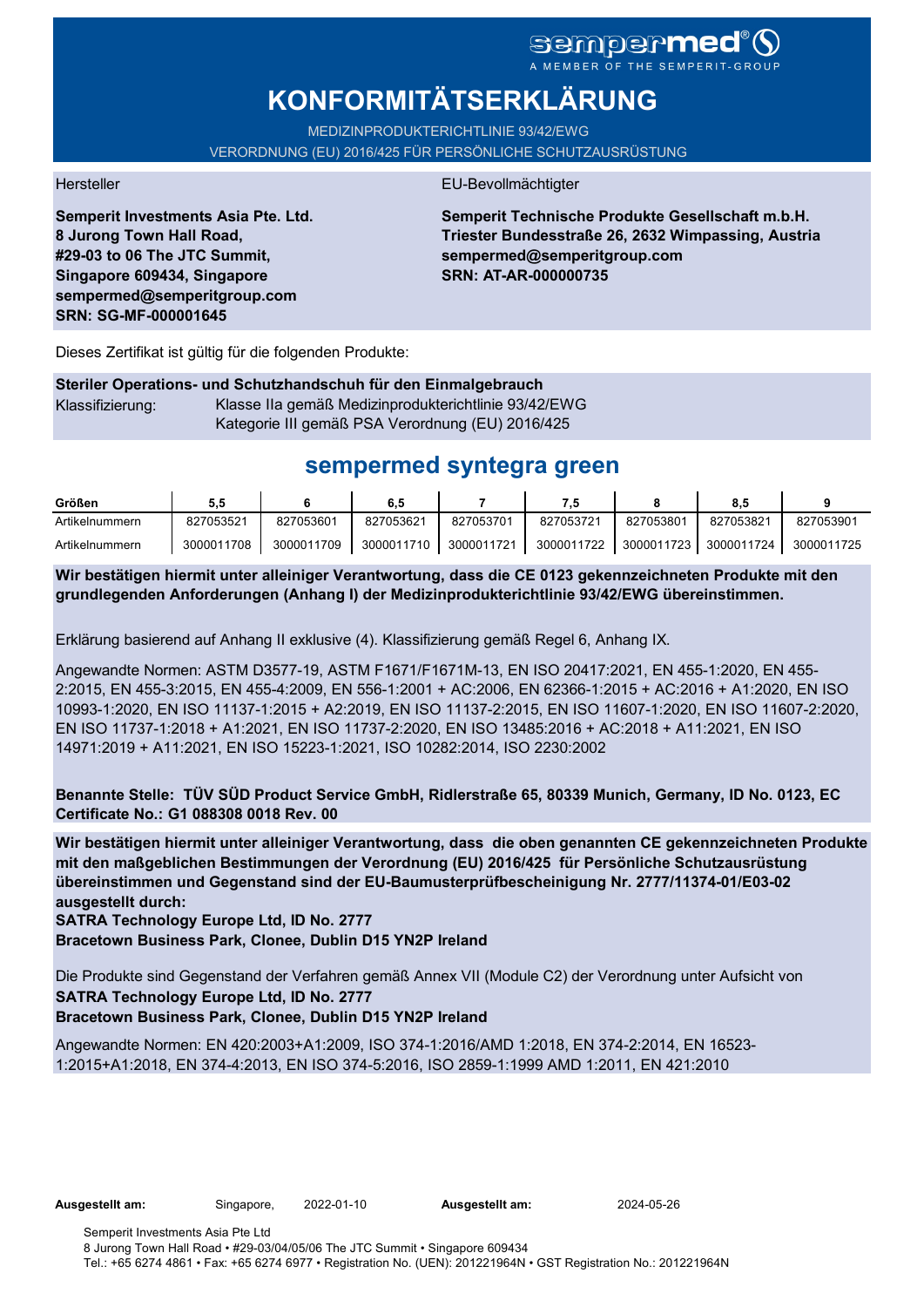# sempermed<sup>®</sup>()

# **DÉCLARATION DE CONFORMITÉ**

DIRECTIVE SUR LES DISPOSITIFS MÉDICAUX 93/42/CEE RÈGLEMENT (UE) 2016/425 POUR L'ÉQUIPEMENT DE PROTECTION INDIVIDUELLE

**Semperit Investments Asia Pte. Ltd. 8 Jurong Town Hall Road, #29-03 to 06 The JTC Summit, Singapore 609434, Singapore sempermed@semperitgroup.com SRN: SG-MF-000001645**

#### Fabricant **Représentant UE**

**Semperit Technische Produkte Gesellschaft m.b.H. Triester Bundesstraße 26, 2632 Wimpassing, Austria sempermed@semperitgroup.com SRN: AT-AR-000000735**

Ce certificat est valable pour les produits suivants :

#### **Gant de protection chirurgical stérile à usage unique**

Classification : Classe IIa selon la directive pour dispositifs médicaux 93/42/EEC Catégorie III selon la directive EPI (UE) 2016/425

## **sempermed syntegra green**

| Tailles           | 5.5        |            | 6.5        |            |            |            | 8.5        |            |
|-------------------|------------|------------|------------|------------|------------|------------|------------|------------|
| Numéros d'article | 827053521  | 827053601  | 827053621  | 827053701  | 827053721  | 827053801  | 827053821  | 827053901  |
| Numéros d'article | 3000011708 | 3000011709 | 3000011710 | 3000011721 | 3000011722 | 3000011723 | 3000011724 | 3000011725 |

**Par la présente, nous déclarons sous notre propre responsabilité que les produits portant le symbole CE 0123 sont conformes aux exigences essentielles (Annexe I) de la directive sur les dispositifs médicaux 93/42/CEE.**

La déclaration se fonde sur l'annexe II mis à part (4). Classification selon la règle 6, annexe IX.

Normes appliquées : ASTM D3577-19, ASTM F1671/F1671M-13, EN ISO 20417:2021, EN 455-1:2020, EN 455-2:2015, EN 455-3:2015, EN 455-4:2009, EN 556-1:2001 + AC:2006, EN 62366-1:2015 + AC:2016 + A1:2020, EN ISO 10993- 1:2020, EN ISO 11137-1:2015 + A2:2019, EN ISO 11137-2:2015, EN ISO 11607-1:2020, EN ISO 11607-2:2020, EN ISO 11737-1:2018 + A1:2021, EN ISO 11737-2:2020, EN ISO 13485:2016 + AC:2018 + A11:2021, EN ISO 14971:2019 + A11:2021, EN ISO 15223-1:2021, ISO 10282:2014, ISO 2230:2002

**Organisme notifié : TÜV SÜD Product Service GmbH, Ridlerstraße 65, 80339 Munich, Germany, ID No. 0123, EC Certificate No.: G1 088308 0018 Rev. 00** 

**Par la présente, nous déclarons sous notre propre responsabilité que les produits portant le symbole CE mentionnés ci-dessus sont conformes aux dispositions essentielles de la directive (UE) 2016/425 concernant l'équipement de protection individuelle sont identiques à l'équipement de protection individuelle faisant l'objet du certificat d'examen de type UE numéro 2777/11374-01/E03-02 délivré par:**

### **SATRA Technology Europe Ltd, ID No. 2777**

**Bracetown Business Park, Clonee, Dublin D15 YN2P Ireland**

Les produits sont soumis aux procédures visées dans l'annexe VII (Module C2) de la directive sous la surveillance de **SATRA Technology Europe Ltd, ID No. 2777**

### **Bracetown Business Park, Clonee, Dublin D15 YN2P Ireland**

Normes appliquées : EN 420:2003+A1:2009, ISO 374-1:2016/AMD 1:2018, EN 374-2:2014, EN 16523- 1:2015+A1:2018, EN 374-4:2013, EN ISO 374-5:2016, ISO 2859-1:1999 AMD 1:2011, EN 421:2010

**Délivré le :** Singapore, **Valable jusqu'au :** 2022-01-10 2024-05-26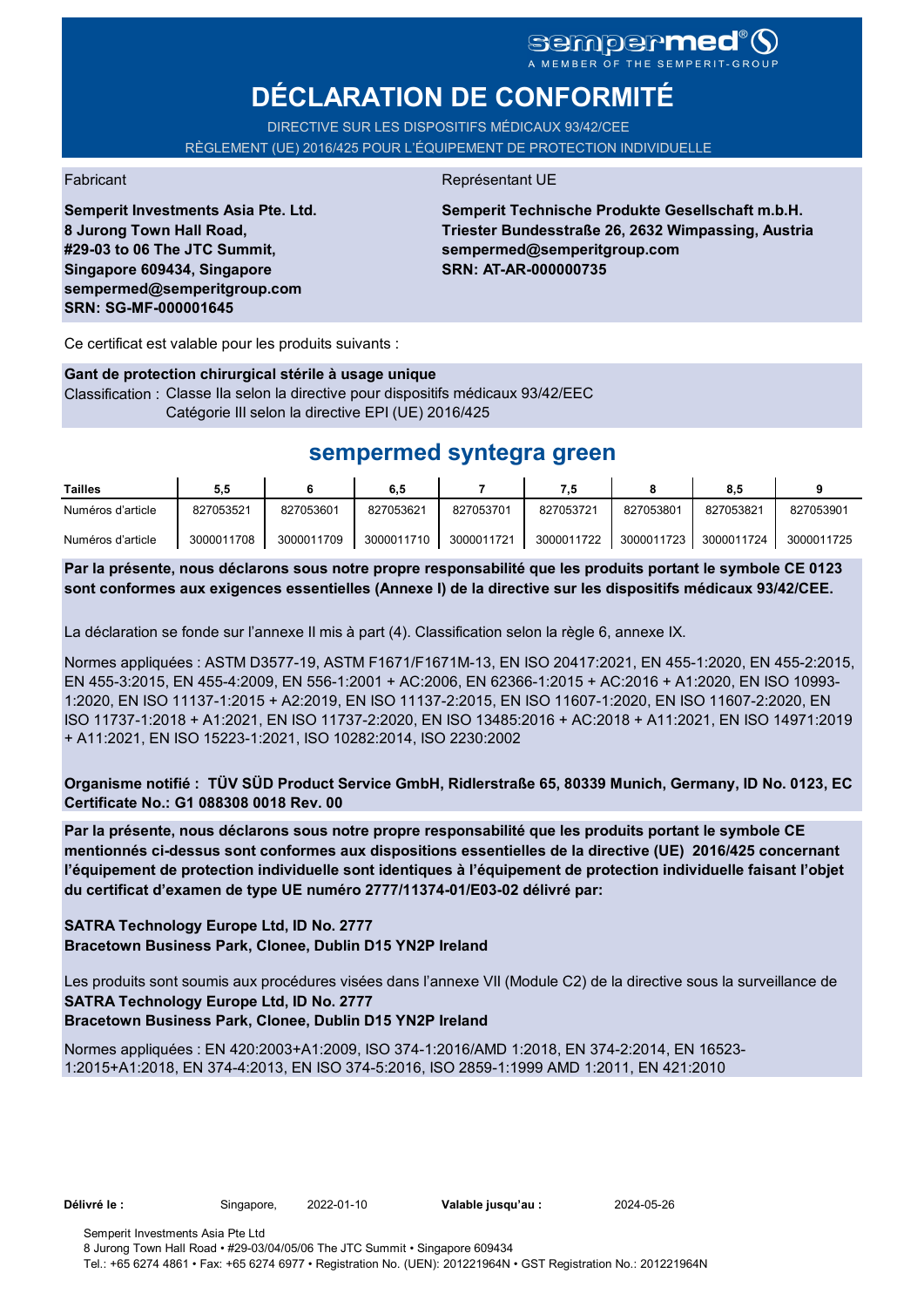# sempermed®

# **DICHIARAZIONE DI CONFORMITÀ**

DIRETTIVA SUL DISPOSITIVO MEDICO 93/42 / CEE REGOLAMENTO (UE) 2016/425 DELL'APPARECCHIATURA DI PROTEZIONE INDIVIDUALE

Produttore **Rappresentante autorizzato nell'UE** 

**Semperit Investments Asia Pte. Ltd. 8 Jurong Town Hall Road, #29-03 to 06 The JTC Summit, Singapore 609434, Singapore sempermed@semperitgroup.com SRN: SG-MF-000001645**

**Semperit Technische Produkte Gesellschaft m.b.H. Triester Bundesstraße 26, 2632 Wimpassing, Austria sempermed@semperitgroup.com SRN: AT-AR-000000735**

Questo certificato è valido per il seguente prodotto:

**Guanto chirurgico e protettivo sterile monouso** Clasificazione: Classe IIa secondo la direttiva MD 93/42 / CEE Categoria III secondo il regolamento (UE) 2016/425 del PPE

## **sempermed syntegra green**

| Misure          | 5,5        |            | 6,5        |            | 7.5        |            | 8,5        |            |
|-----------------|------------|------------|------------|------------|------------|------------|------------|------------|
| Codici articolo | 827053521  | 827053601  | 827053621  | 827053701  | 827053721  | 827053801  | 827053821  | 827053901  |
| Codici articolo | 3000011708 | 3000011709 | 3000011710 | 3000011721 | 3000011722 | 3000011723 | 3000011724 | 3000011725 |

**Con la presente, dichiariamo sotto la nostra esclusiva responsabilità che il prodotto con marchio CE 0123 sopra descritto soddisfa i requisiti essenziali (allegato I) della direttiva sui dispositivi medici 93/42 / CEE.**

Dichiarazione basata sull'allegato II escluso (4). Classificazione secondo la regola 6, appendice IX.

Norme applicate: ASTM D3577-19, ASTM F1671/F1671M-13, EN ISO 20417:2021, EN 455-1:2020, EN 455-2:2015, EN 455-3:2015, EN 455-4:2009, EN 556-1:2001 + AC:2006, EN 62366-1:2015 + AC:2016 + A1:2020, EN ISO 10993- 1:2020, EN ISO 11137-1:2015 + A2:2019, EN ISO 11137-2:2015, EN ISO 11607-1:2020, EN ISO 11607-2:2020, EN ISO 11737-1:2018 + A1:2021, EN ISO 11737-2:2020, EN ISO 13485:2016 + AC:2018 + A11:2021, EN ISO 14971:2019 + A11:2021, EN ISO 15223-1:2021, ISO 10282:2014, ISO 2230:2002

**Organismo notificato: TÜV SÜD Product Service GmbH, Ridlerstraße 65, 80339 Munich, Germany, ID No. 0123, EC Certificate No.: G1 088308 0018 Rev. 00** 

**Con la presente, dichiariamo sotto la nostra esclusiva responsabilità che il prodotto con marchio CE sopra descritto è conforme alle disposizioni applicabili del Regolamento (UE) 2016/425 sui dispositivi di protezione individuale ed è identico al dispositivo di protezione personale che è soggetto al Certificato di Esame di Tipo UE n. 2777/11374-01/E03-02 rilasciato da:**

**SATRA Technology Europe Ltd, ID No. 2777**

**Bracetown Business Park, Clonee, Dublin D15 YN2P Ireland**

ed è soggetto alla procedura di cui all'allegato VII (modulo C2) del regolamento (UE) 2016/425 sotto il controllo di

### **SATRA Technology Europe Ltd, ID No. 2777**

**Bracetown Business Park, Clonee, Dublin D15 YN2P Ireland**

Norme applicate: EN 420:2003+A1:2009, ISO 374-1:2016/AMD 1:2018, EN 374-2:2014, EN 16523- 1:2015+A1:2018, EN 374-4:2013, EN ISO 374-5:2016, ISO 2859-1:1999 AMD 1:2011, EN 421:2010

Rilasciato: Singapore, 2022-01-10 Scade:

2022-01-10 2024-05-26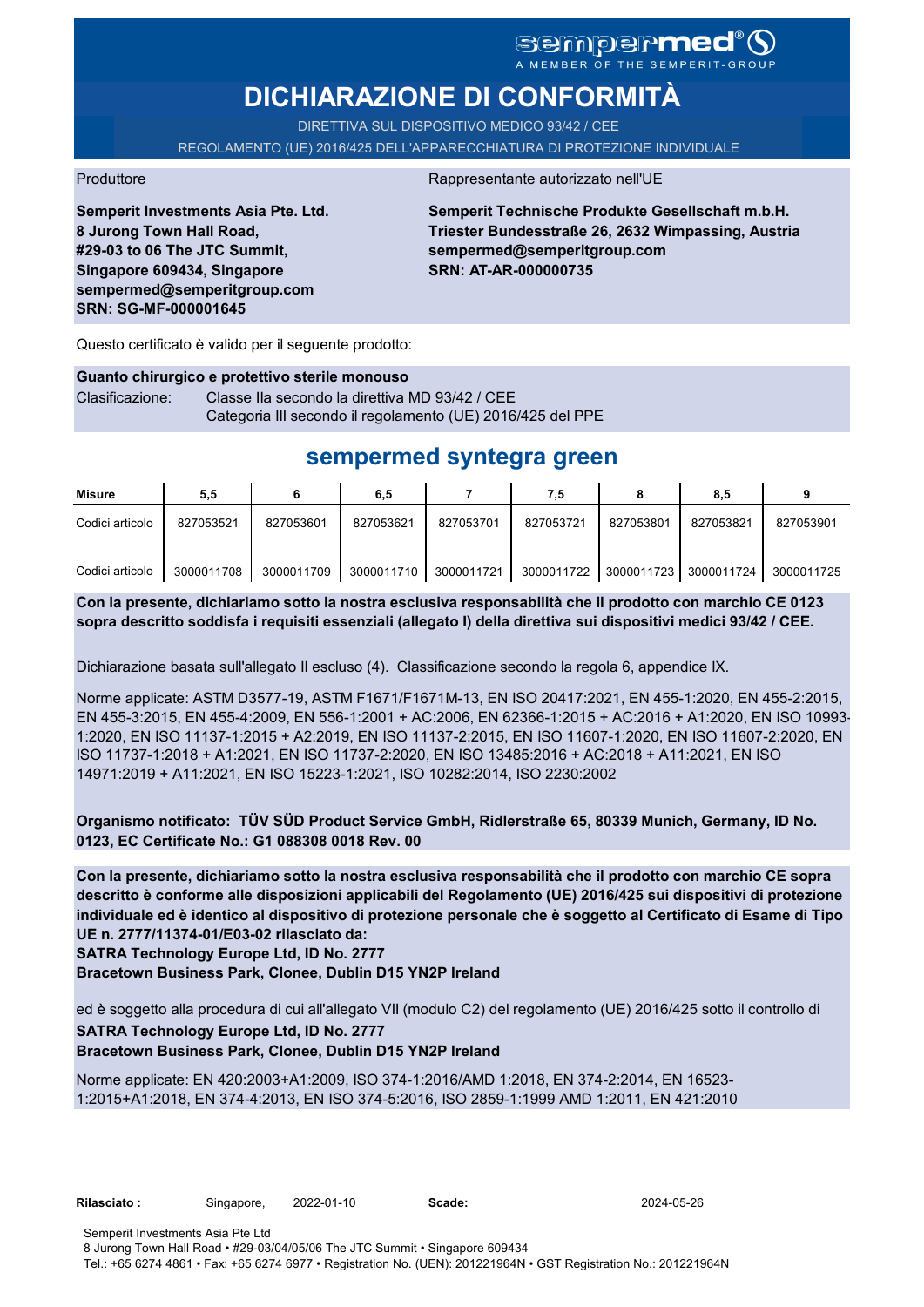### sempermed<sup>®</sup> () A MEMBER OF THE SEMPERIT-GROUP

# **CONFORMITEITSVERKLARING**

RICHTLIJN MEDISCHE PRODUCTEN 93/42 / EEG VERORDENING (EU) 2016/425 BETREFFENDE PERSOONLIJKE BESCHERMENDE UITRUSTING

Fabrikant Gemachtigde EU

**Semperit Investments Asia Pte. Ltd. 8 Jurong Town Hall Road, #29-03 to 06 The JTC Summit, Singapore 609434, Singapore sempermed@semperitgroup.com SRN: SG-MF-000001645**

**Semperit Technische Produkte Gesellschaft m.b.H. Triester Bundesstraße 26, 2632 Wimpassing, Austria sempermed@semperitgroup.com SRN: AT-AR-000000735**

Dit certificaat is geldig voor de volgende producten:

## **Steriele chirurgische en beschermende handschoenen voor eenmalig gebruik**

Classificatie: Klasse IIa volgens Richtlijn 93/42 / EEG betreffende medische hulpmiddelen Categorie III volgens PBM-verordening (EU) 2016/425

## **sempermed syntegra green**

| Maten          | 5,5        |            | 6,5        |            | 7.5        |            | 8.5        |            |
|----------------|------------|------------|------------|------------|------------|------------|------------|------------|
| Artikelnummers | 827053521  | 827053601  | 827053621  | 827053701  | 827053721  | 827053801  | 827053821  | 827053901  |
| Artikelnummers | 3000011708 | 3000011709 | 3000011710 | 3000011721 | 3000011722 | 3000011723 | 3000011724 | 3000011725 |

**Wij verklaren hierbij onder uitsluitende verantwoordelijkheid, dat de CE 0123-gemarkeerde producten voldoen aan de essentiële vereisten (Bijlage I) van de Richtlijn Medische Hulpmiddelen 93/42 / EEG.**

Verklaring uitsluitend gebaseerd op bijlage II (4). Indeling volgens regel 6, bijlage IX.

Toegepaste normen: ASTM D3577-19, ASTM F1671/F1671M-13, EN ISO 20417:2021, EN 455-1:2020, EN 455- 2:2015, EN 455-3:2015, EN 455-4:2009, EN 556-1:2001 + AC:2006, EN 62366-1:2015 + AC:2016 + A1:2020, EN ISO 10993-1:2020, EN ISO 11137-1:2015 + A2:2019, EN ISO 11137-2:2015, EN ISO 11607-1:2020, EN ISO 11607- 2:2020, EN ISO 11737-1:2018 + A1:2021, EN ISO 11737-2:2020, EN ISO 13485:2016 + AC:2018 + A11:2021, EN ISO 14971:2019 + A11:2021, EN ISO 15223-1:2021, ISO 10282:2014, ISO 2230:2002

**Aangewezen instantie: TÜV SÜD Product Service GmbH, Ridlerstraße 65, 80339 Munich, Germany, ID No. 0123, EC Certificate No.: G1 088308 0018 Rev. 00** 

**Hierbij verklaren wij onder uitsluitende verantwoordelijkheid, dat de bovengenoemde CE-gemarkeerde producten voldoen aan de relevante bepalingen van de Verordening (EU) 2016/425 over persoonlijke beschermingsmiddelen en het onderworpen zijn aan het certificaat van EU-typeonderzoek nr.2777/11374- 01/E03-02 uitgegeven door:**

**SATRA Technology Europe Ltd, ID No. 2777**

**Bracetown Business Park, Clonee, Dublin D15 YN2P Ireland**

De producten vallen onder de procedures van bijlage VII (module C2) van de verordening onder toezicht van **SATRA Technology Europe Ltd, ID No. 2777**

### **Bracetown Business Park, Clonee, Dublin D15 YN2P Ireland**

Toegepaste normen: EN 420:2003+A1:2009, ISO 374-1:2016/AMD 1:2018, EN 374-2:2014, EN 16523- 1:2015+A1:2018, EN 374-4:2013, EN ISO 374-5:2016, ISO 2859-1:1999 AMD 1:2011, EN 421:2010

Uitgegeven op: Singapore, 2022-01-10 Geldig tot:

2022-01-10 2024-05-26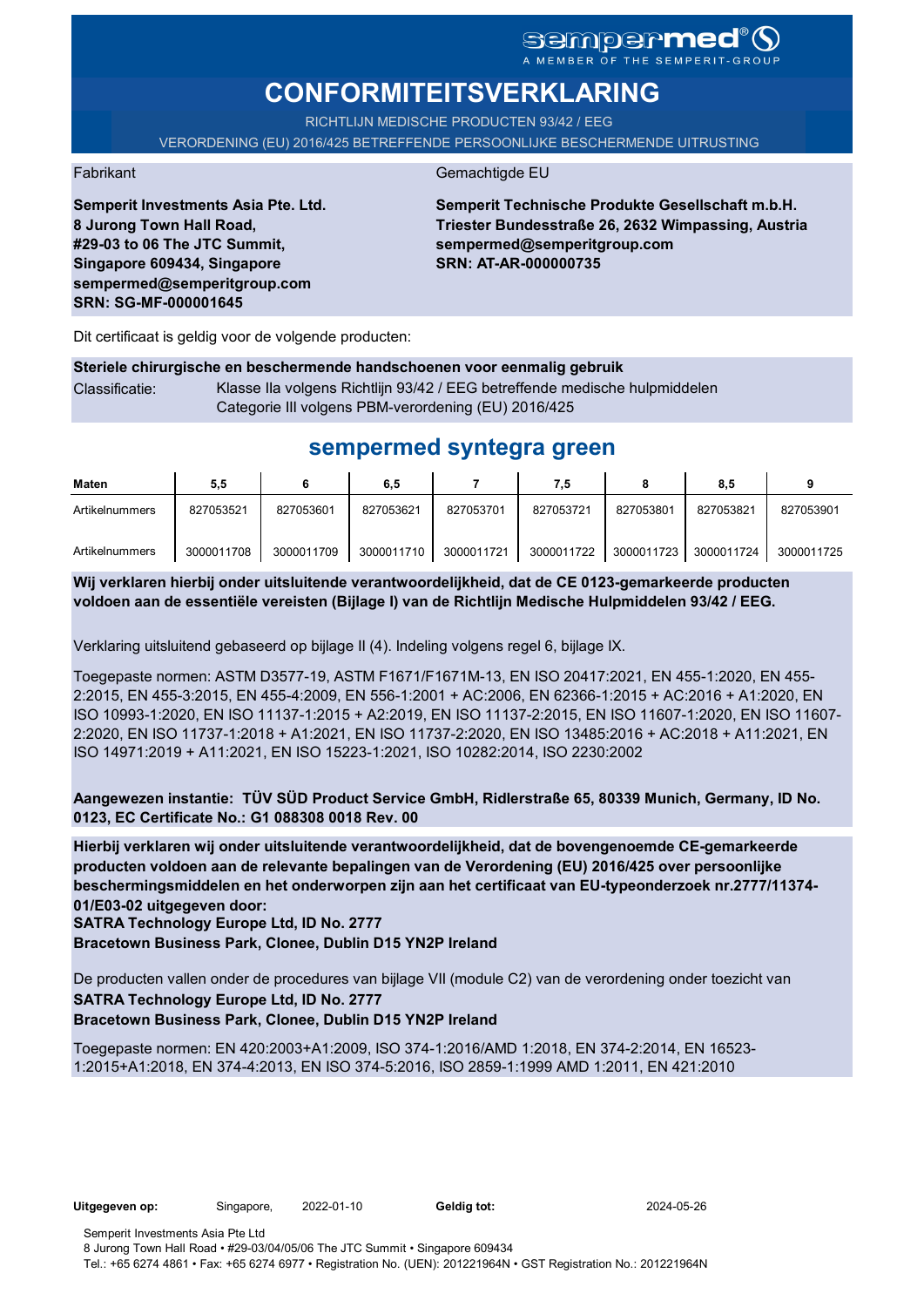# sempermed®9

# **DECLARACIÓN DE CONFORMIDAD**

DIRECTIVA DE PRODUCTOS MEDICINALES 93/42/EWG ORDENANZA (EU) 2016/425 PARA EQUIPAMIENTOS PERSONALES

Fabricante de la UE de la UE de la UE de la UE de la UE de la UE de la UE de la UE de la UE de la UE de la UE

**Semperit Investments Asia Pte. Ltd. 8 Jurong Town Hall Road, #29-03 to 06 The JTC Summit, Singapore 609434, Singapore sempermed@semperitgroup.com SRN: SG-MF-000001645**

**Semperit Technische Produkte Gesellschaft m.b.H. Triester Bundesstraße 26, 2632 Wimpassing, Austria sempermed@semperitgroup.com SRN: AT-AR-000000735**

El presente certificado es válido para los siguientes productos:

#### **Guante estéril de operación y protección para un solo uso**

Clasificación: Clase Ila según la Directiva de Productos Medicinales 93/42/EEC Categoría III según el Reglamento EPI (EU) 2016/425

## **sempermed syntegra green**

| <b>Tamaños</b>        | 5.5        |            | 6,5        |            | 7,5        |            | 8,5        |            |
|-----------------------|------------|------------|------------|------------|------------|------------|------------|------------|
| Número de<br>artículo | 827053521  | 827053601  | 827053621  | 827053701  | 827053721  | 827053801  | 827053821  | 827053901  |
| Número de<br>artículo | 3000011708 | 3000011709 | 3000011710 | 3000011721 | 3000011722 | 3000011723 | 3000011724 | 3000011725 |

**Por la presente confirmamos bajo nuestra exclusiva responsabilidad que los productos con marcado CE 0123 cumplen con los requisitos esenciales (Anexo I) de la Directiva 93/42/CEE sobre productos sanitarios.**

Declaración basada en el anexo II, excluido el punto 4. Clasificación según la regla 6, anexo IX

Normas aplicadas: ASTM D3577-19, ASTM F1671/F1671M-13, EN ISO 20417:2021, EN 455-1:2020, EN 455-2:2015, EN 455-3:2015, EN 455-4:2009, EN 556-1:2001 + AC:2006, EN 62366-1:2015 + AC:2016 + A1:2020, EN ISO 10993- 1:2020, EN ISO 11137-1:2015 + A2:2019, EN ISO 11137-2:2015, EN ISO 11607-1:2020, EN ISO 11607-2:2020, EN ISO 11737-1:2018 + A1:2021, EN ISO 11737-2:2020, EN ISO 13485:2016 + AC:2018 + A11:2021, EN ISO 14971:2019 + A11:2021, EN ISO 15223-1:2021, ISO 10282:2014, ISO 2230:2002

**Organismo notificado: TÜV SÜD Product Service GmbH, Ridlerstraße 65, 80339 Munich, Germany, ID No. 0123, EC Certificate No.: G1 088308 0018 Rev. 00** 

**Por la presente confirmamos, bajo nuestra exclusiva responsabilidad, que los productos arriba mencionados con la marca CE cumplen con las disposiciones pertinentes del Reglamento (UE) 2016/425 para equipos de protección personal y están sujetos al Certificado de examen de tipo nº. 2777/11374-01/E03-02 expedido por:**

### **SATRA Technology Europe Ltd, ID No. 2777**

**Bracetown Business Park, Clonee, Dublin D15 YN2P Ireland**

Los productos están sujetos a los procedimientos establecidos en el anexo VII (módulo C2) del Reglamento bajo la supervisión de

### **SATRA Technology Europe Ltd, ID No. 2777**

**Bracetown Business Park, Clonee, Dublin D15 YN2P Ireland**

Normas aplicadas: EN 420:2003+A1:2009, ISO 374-1:2016/AMD 1:2018, EN 374-2:2014, EN 16523-1:2015+A1:2018, EN 374-4:2013, EN ISO 374-5:2016, ISO 2859-1:1999 AMD 1:2011, EN 421:2010

**Expedido el:** Singapore, 2022-01-10

**Válido hasta:** 2024-05-26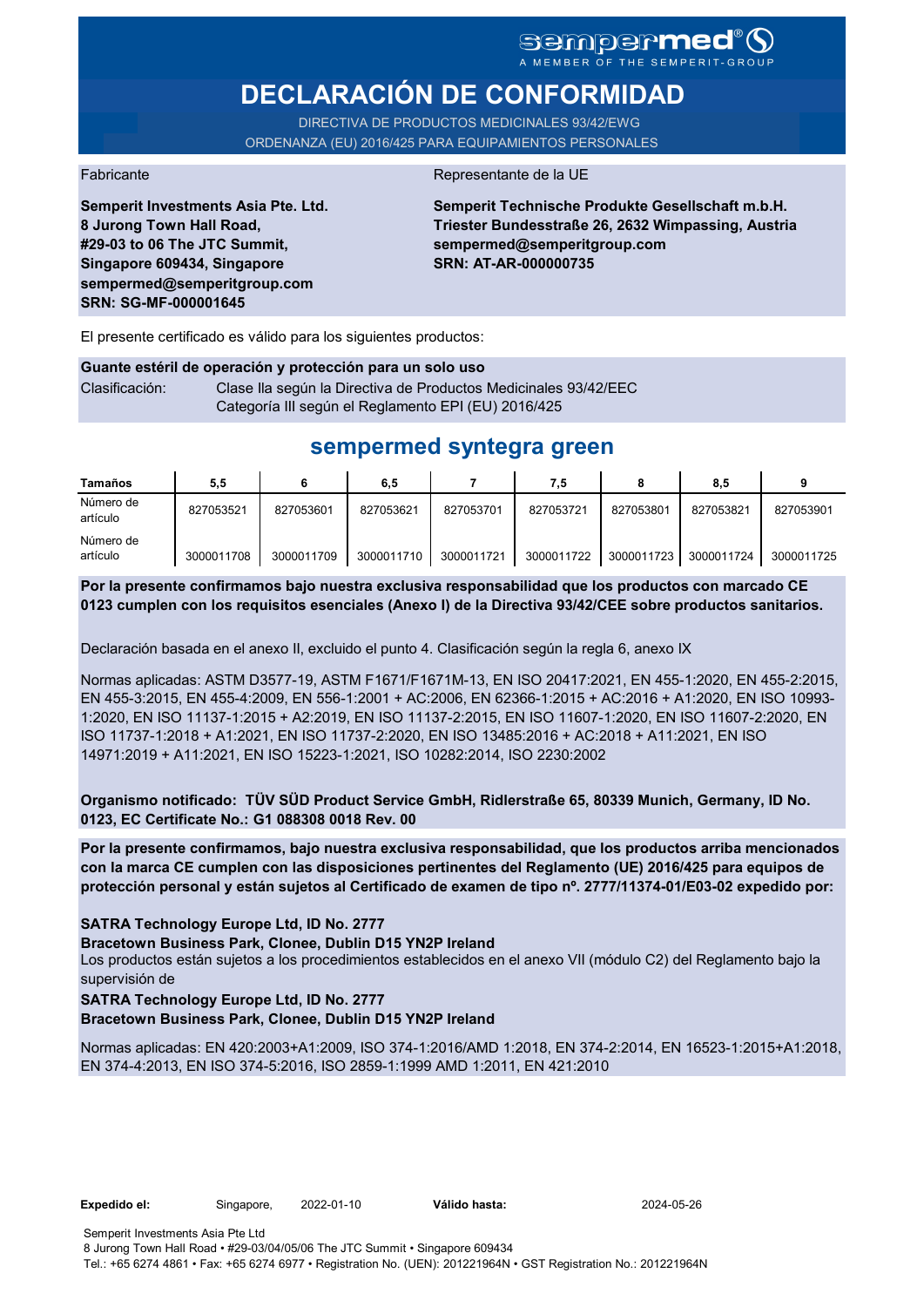## **sempermed®** A MEMBER OF THE SEMPERIT-GROUP

**DECLARAÇÃO DE CONFORMIDADE**

DIRETIVA 93/42/CEE SOBRE DISPOSITIVOS MÉDICOS REGULAMENTO (UE) 2016/425 SOBRE EQUIPAMENTO DE PROTEÇÃO INDIVIDUAL

Fabricante da UE

**Semperit Investments Asia Pte. Ltd. 8 Jurong Town Hall Road, #29-03 to 06 The JTC Summit, Singapore 609434, Singapore sempermed@semperitgroup.com SRN: SG-MF-000001645**

**Semperit Technische Produkte Gesellschaft m.b.H. Triester Bundesstraße 26, 2632 Wimpassing, Austria sempermed@semperitgroup.com SRN: AT-AR-000000735**

Este certificado é válido para os seguintes produtos:

#### **Luva cirúrgica e de proteção estéril para uso único**

Classificação: Classe IIa de acordo com a Diretiva de Dispositivos Médicos 93/42/CEE Categoria III de acordo com o regulamento EPI (UE) 2016/425

## **sempermed syntegra green**

| <b>Tamanhos</b>      | 5,5        |            | 6,5        |            | 7,5        |            | 8,5        |            |
|----------------------|------------|------------|------------|------------|------------|------------|------------|------------|
| Números de<br>artigo | 827053521  | 827053601  | 827053621  | 827053701  | 827053721  | 827053801  | 827053821  | 827053901  |
| Números de<br>artigo | 3000011708 | 3000011709 | 3000011710 | 3000011721 | 3000011722 | 3000011723 | 3000011724 | 3000011725 |

**Declaramos desta forma, sob a nossa exclusiva responsabilidade, que os produtos com a marca CE 0123 estão em conformidade com os requisitos essenciais (anexo I) da Diretriz de Dispositivos Médicos 93/42/CEE.**

Declaração baseada no anexo II excluindo (4). Classificação de acordo com a regra 6, anexo IX.

Normas aplicadas: ASTM D3577-19, ASTM F1671/F1671M-13, EN ISO 20417:2021, EN 455-1:2020, EN 455- 2:2015, EN 455-3:2015, EN 455-4:2009, EN 556-1:2001 + AC:2006, EN 62366-1:2015 + AC:2016 + A1:2020, EN ISO 10993-1:2020, EN ISO 11137-1:2015 + A2:2019, EN ISO 11137-2:2015, EN ISO 11607-1:2020, EN ISO 11607-2:2020, EN ISO 11737-1:2018 + A1:2021, EN ISO 11737-2:2020, EN ISO 13485:2016 + AC:2018 + A11:2021, EN ISO 14971:2019 + A11:2021, EN ISO 15223-1:2021, ISO 10282:2014, ISO 2230:2002

**Organismo nomeado: TÜV SÜD Product Service GmbH, Ridlerstraße 65, 80339 Munich, Germany, ID No. 0123, EC Certificate No.: G1 088308 0018 Rev. 00** 

**Declaramos desta forma, sob a nossa exclusiva responsabilidade, que os produtos com a marca CE acima mencionados estão em conformidade com as disposições relevantes do regulamento (UE) 2016/425 para Equipamentos de Proteção Individual e são objeto do certificado de exame de tipo da UE n.º 2777/11374-01/E03-02 emitido por:**

**SATRA Technology Europe Ltd, ID No. 2777**

**Bracetown Business Park, Clonee, Dublin D15 YN2P Ireland**

Os produtos são objeto dos procedimentos previstos no anexo VII (módulo C2) do regulamento, sob a supervisão de

### **SATRA Technology Europe Ltd, ID No. 2777**

**Bracetown Business Park, Clonee, Dublin D15 YN2P Ireland**

Normas aplicadas: EN 420:2003+A1:2009, ISO 374-1:2016/AMD 1:2018, EN 374-2:2014, EN 16523- 1:2015+A1:2018, EN 374-4:2013, EN ISO 374-5:2016, ISO 2859-1:1999 AMD 1:2011, EN 421:2010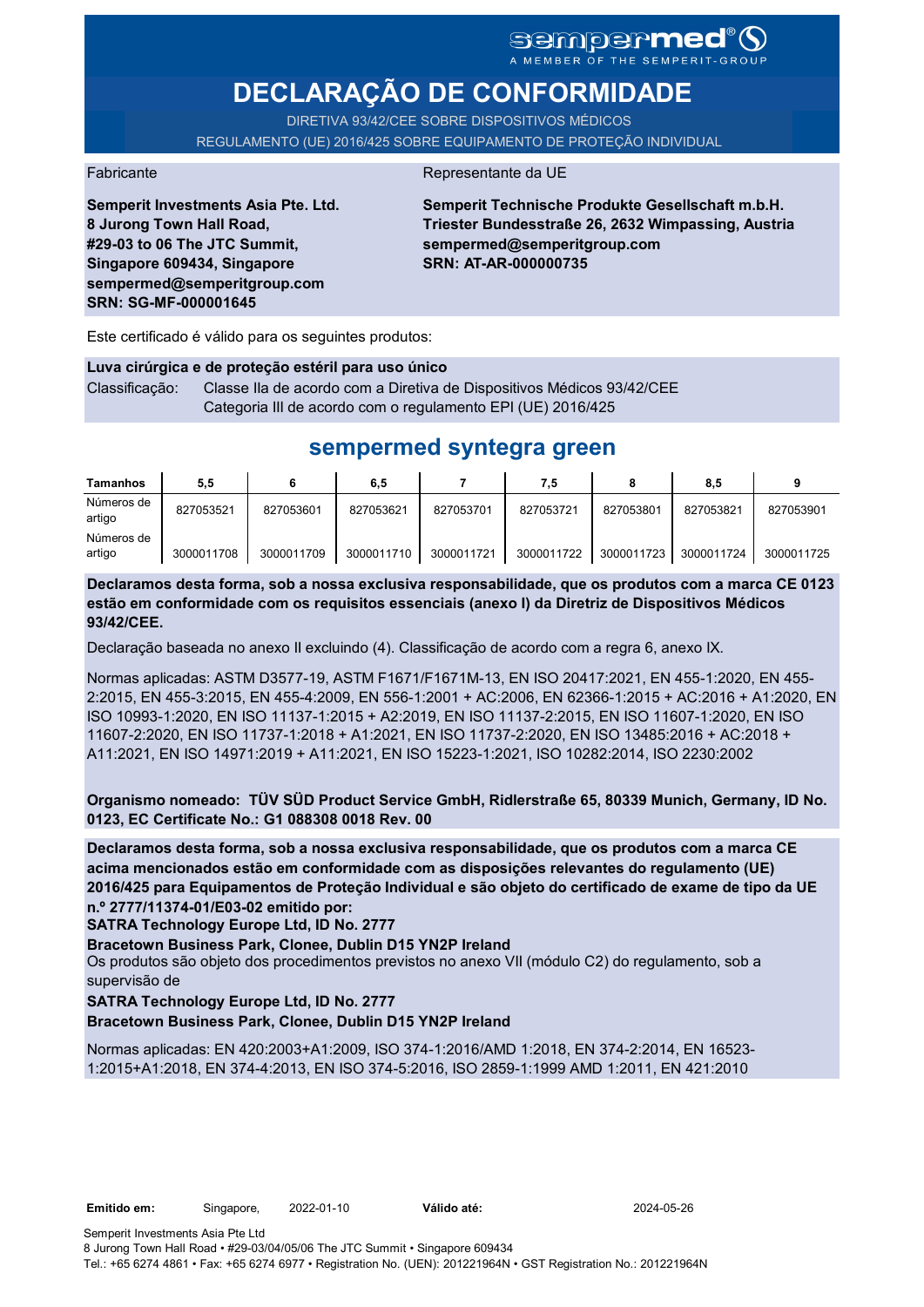**DEKLARATON OM ÖVERENSSTÄMMELSE** 

DIREkTIV 93/42/EEC MEDICINTEKNISKA PRODUKTER EU-FÖRORDNING 2016/425 FÖR PERSONLIG SKYDDSUTRUSTNING

**Semperit Investments Asia Pte. Ltd. 8 Jurong Town Hall Road, #29-03 to 06 The JTC Summit, Singapore 609434, Singapore sempermed@semperitgroup.com SRN: SG-MF-000001645**

#### Tillverkare Behörig representant hos EU

**Semperit Technische Produkte Gesellschaft m.b.H. Triester Bundesstraße 26, 2632 Wimpassing, Austria sempermed@semperitgroup.com SRN: AT-AR-000000735**

Detta certifikat gäller följande produkt:

#### **Steril kirurgi- ioch skyddshandske för engångsanvändning**

Klassificering: Klass Ia enlligt EU-direktiv för medicintek-niska produkter (MD) 93/42/EEC Kategori III enligt EU-förordning för personlig skyddsutrustning (PPE) 2016/425

## **sempermed syntegra green**

| <b>Storlekar</b> | 5.5        |            | 6,5        |            | 7.5        |            | 8.5        |            |
|------------------|------------|------------|------------|------------|------------|------------|------------|------------|
| Artikelnummer    | 827053521  | 827053601  | 827053621  | 827053701  | 827053721  | 827053801  | 827053821  | 827053901  |
| Artikelnummer    | 3000011708 | 3000011709 | 3000011710 | 3000011721 | 3000011722 | 3000011723 | 3000011724 | 3000011725 |

**Vi förklarar härmed under eget exklusivt ansvar att ovan beskrivna, CE 0123-markerade produkt stämmer överens med erforderliga krav (Bilaga I) i direktivet för medicinska produkter 93/42/EEC.**

Deklaration enligt Bilaga II, (4) undantagen. Klassifiering enligt 6, Bilaga IX.

Tillämpade standarder: ASTM D3577-19, ASTM F1671/F1671M-13, EN ISO 20417:2021, EN 455-1:2020, EN 455- 2:2015, EN 455-3:2015, EN 455-4:2009, EN 556-1:2001 + AC:2006, EN 62366-1:2015 + AC:2016 + A1:2020, EN ISO 10993-1:2020, EN ISO 11137-1:2015 + A2:2019, EN ISO 11137-2:2015, EN ISO 11607-1:2020, EN ISO 11607- 2:2020, EN ISO 11737-1:2018 + A1:2021, EN ISO 11737-2:2020, EN ISO 13485:2016 + AC:2018 + A11:2021, EN ISO 14971:2019 + A11:2021, EN ISO 15223-1:2021, ISO 10282:2014, ISO 2230:2002

**Angiven myndighet: TÜV SÜD Product Service GmbH, Ridlerstraße 65, 80339 Munich, Germany, ID No. 0123, EC Certificate No.: G1 088308 0018 Rev. 00** 

**Vi förklarar härmed under eget exklusivt ansvar att ovan beskrivna, CE-markerade produkt stämmer överens med tillämpliga bestämmelser i EU-förordningen 2016/425 för personlig skyddsutrustning och är identisk med den personliga skyddsutrustning som anges i EU-certifikat för typgranskning nummer2777/11374-01/E03-02 daterad av:**

**SATRA Technology Europe Ltd, ID No. 2777**

**Bracetown Business Park, Clonee, Dublin D15 YN2P Ireland**

och är föremål för den procedur som beskrivs i Bilaga VII (Modul C2) till EU-förordningen 2016/425 under the supervision of under uppsikt av

#### **SATRA Technology Europe Ltd, ID No. 2777**

#### **Bracetown Business Park, Clonee, Dublin D15 YN2P Ireland**

Tillämpade standarder: EN 420:2003+A1:2009, ISO 374-1:2016/AMD 1:2018, EN 374-2:2014, EN 16523- 1:2015+A1:2018, EN 374-4:2013, EN ISO 374-5:2016, ISO 2859-1:1999 AMD 1:2011, EN 421:2010

Giltig till: 2024-05-26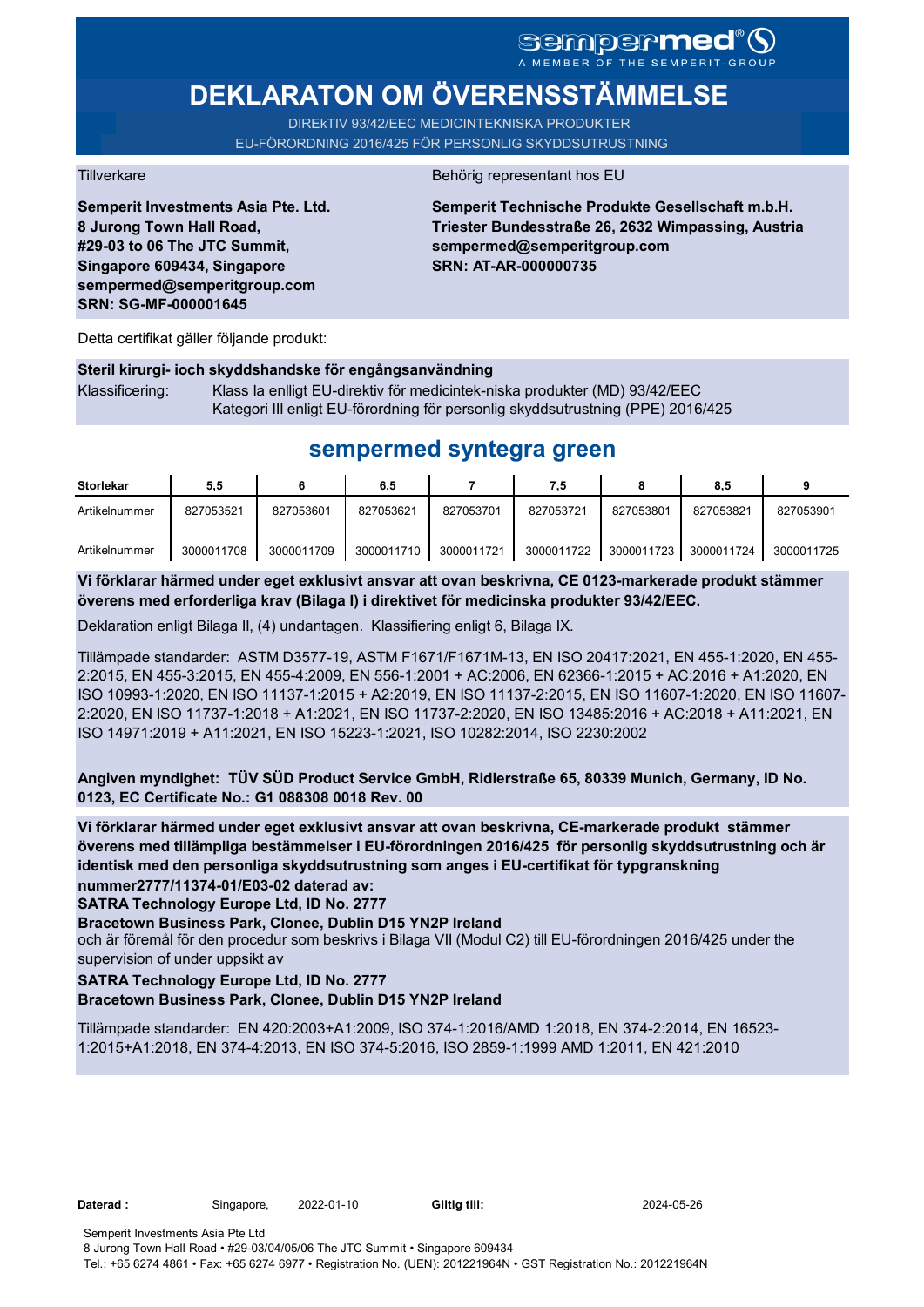# SGMDGP**MCC**<sup>®</sup>

# **KONFORMITETSERKLÆRING**

DIREKTIV 93/42/EØF OM MEDICINSK UDSTYR FORORDNING (EU) 2016/425 FOR PERSONLIGE VÆRNEMIDLER

#### Producent **EU-befuldmægtigede**

**Semperit Investments Asia Pte. Ltd. 8 Jurong Town Hall Road, #29-03 to 06 The JTC Summit, Singapore 609434, Singapore sempermed@semperitgroup.com SRN: SG-MF-000001645**

**Semperit Technische Produkte Gesellschaft m.b.H. Triester Bundesstraße 26, 2632 Wimpassing, Austria sempermed@semperitgroup.com SRN: AT-AR-000000735**

Dette certifikat er gyldigt for følgende produkter:

### **Steril operations- og beskyttelseshandske til engangsbrug** Klassificering: Klasse IIa jævnfør 93/42/EØF-retningslinjerne for medicinsk udstyr Kategori III jævnfør PVM-forordningen (EU) 2016/425

## **sempermed syntegra green**

| Størrelser   | 5.5        |            | 6,5        |            |            |            | 8.5        |            |
|--------------|------------|------------|------------|------------|------------|------------|------------|------------|
| Artikelnumre | 827053521  | 827053601  | 827053621  | 827053701  | 827053721  | 827053801  | 827053821  | 827053901  |
| Artikelnumre | 3000011708 | 3000011709 | 3000011710 | 3000011721 | 3000011722 | 3000011723 | 3000011724 | 3000011725 |

**Vi bekræfter hermed under fuldt ansvar, at de ovenfor nævnte CE 0123-mærkede produkter stemmer overens med med de grundliggende krav (bilag I) i retningslinjerne for medicinsk udstyr 93/42/EØF.**

Forklaring baseret på bilag II exklusiv (4). Klassificering jævnfør regel 6, bilag IX.

Anvendte standarder: ASTM D3577-19, ASTM F1671/F1671M-13, EN ISO 20417:2021, EN 455-1:2020, EN 455- 2:2015, EN 455-3:2015, EN 455-4:2009, EN 556-1:2001 + AC:2006, EN 62366-1:2015 + AC:2016 + A1:2020, EN ISO 10993-1:2020, EN ISO 11137-1:2015 + A2:2019, EN ISO 11137-2:2015, EN ISO 11607-1:2020, EN ISO 11607- 2:2020, EN ISO 11737-1:2018 + A1:2021, EN ISO 11737-2:2020, EN ISO 13485:2016 + AC:2018 + A11:2021, EN ISO 14971:2019 + A11:2021, EN ISO 15223-1:2021, ISO 10282:2014, ISO 2230:2002

**Det nævnte sted: TÜV SÜD Product Service GmbH, Ridlerstraße 65, 80339 Munich, Germany, ID No. 0123, EC Certificate No.: G1 088308 0018 Rev. 00** 

**Vi bekræfter hermed under fuldt ansvar, at de ovenfor nævnte CE-mærkede produkter stemmer overens med med de afgørende bestemmelser i forordningen (EU) 2016/425 for personlige værnemidler, og er genstand for EU-certificering af typeafprøvning nr.2777/11374-01/E03-02 udstedt gennem:**

**SATRA Technology Europe Ltd, ID No. 2777**

**Bracetown Business Park, Clonee, Dublin D15 YN2P Ireland**

Produkterne er genstand for procedurer jævnfør VII (modul C2) i forordningen med opsyn af

**SATRA Technology Europe Ltd, ID No. 2777**

**Bracetown Business Park, Clonee, Dublin D15 YN2P Ireland**

Anvendte standarder: EN 420:2003+A1:2009, ISO 374-1:2016/AMD 1:2018, EN 374-2:2014, EN 16523- 1:2015+A1:2018, EN 374-4:2013, EN ISO 374-5:2016, ISO 2859-1:1999 AMD 1:2011, EN 421:2010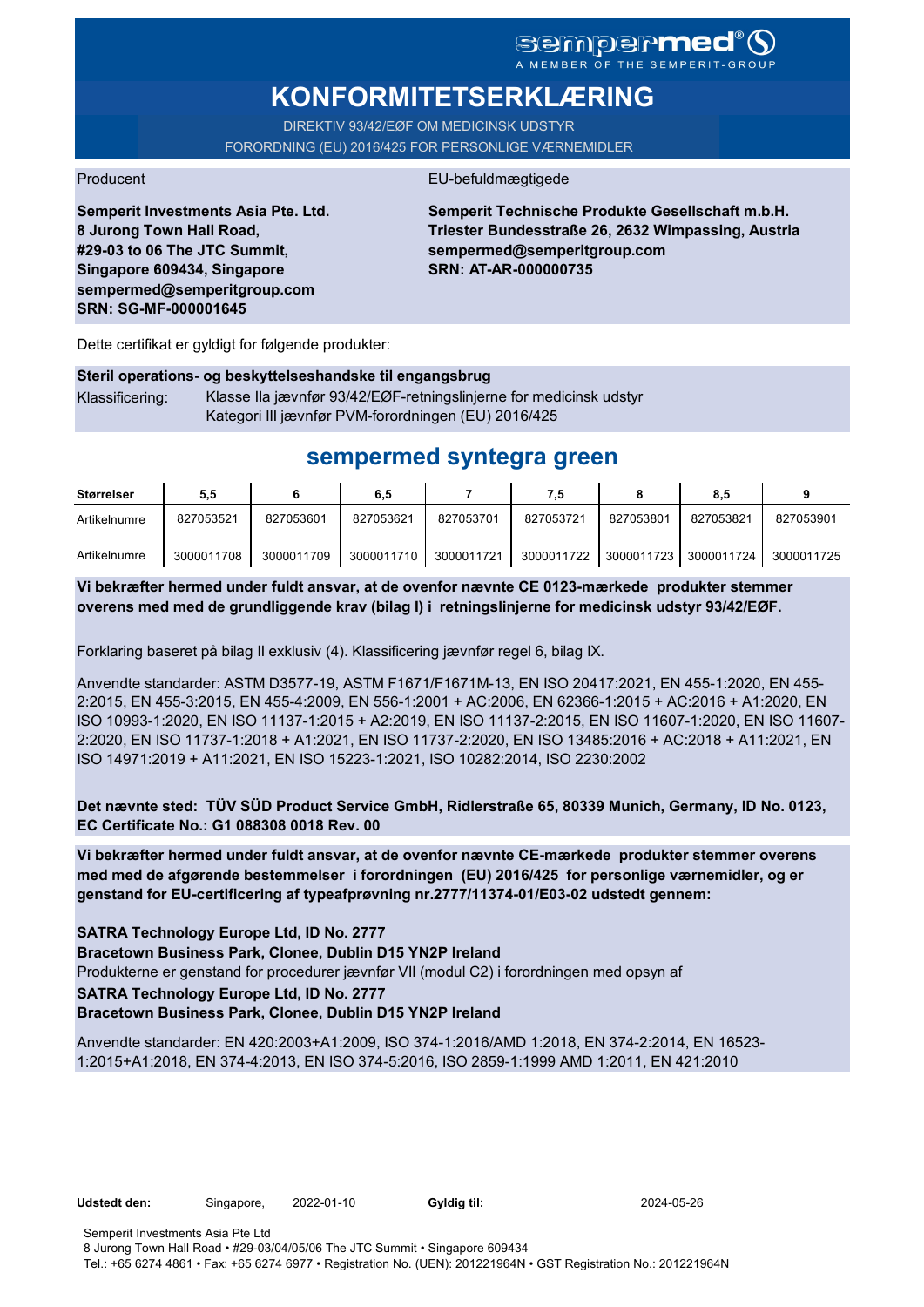# **KONFORMITETSERKLÆRING**

DIREKTIV FOR MEDISINSK UTSTYR 93/42/EØS FORORDNING (EU) NR. 2016/425 OM PERSONLIG VERNEUTSTYR

### Produsent Autorisert representant i EU

**Semperit Investments Asia Pte. Ltd. 8 Jurong Town Hall Road, #29-03 to 06 The JTC Summit, Singapore 609434, Singapore sempermed@semperitgroup.com SRN: SG-MF-000001645**

**Semperit Technische Produkte Gesellschaft m.b.H. Triester Bundesstraße 26, 2632 Wimpassing, Austria sempermed@semperitgroup.com SRN: AT-AR-000000735**

Dette sertifikatet er gyldig for følgende produkter:

### **Steril operasjons- og beskyttelseshanske for engangsbruk** Klassifisering: Klasse IIa i henhold til Direktiv for medisinsk utstyr 93/42/EØS Kategori III i henhold til PVU-forordningen (EU) nr. 2016/425

## **sempermed syntegra green**

| Størrelser    | 5,5        |            | 6,5        |            | 7,5        |            | 8,5        |            |
|---------------|------------|------------|------------|------------|------------|------------|------------|------------|
| Artikkelnumre | 827053521  | 827053601  | 827053621  | 827053701  | 827053721  | 827053801  | 827053821  | 827053901  |
| Artikkelnumre | 3000011708 | 3000011709 | 3000011710 | 3000011721 | 3000011722 | 3000011723 | 3000011724 | 3000011725 |

**Vi erklærer herved under eneansvar at det CE 0123-merkede produktet oppfyller de grunnleggende kravene (Vedlegg I) i Direktivet for medisinsk utstyr 93/42/EØS.**

Erklæring basert på Vedlegg II unntatt (4). Klassifisering i henhold til Regel nr. 6, Vedlegg IX.

Relevante standarder: ASTM D3577-19, ASTM F1671/F1671M-13, EN ISO 20417:2021, EN 455-1:2020, EN 455- 2:2015, EN 455-3:2015, EN 455-4:2009, EN 556-1:2001 + AC:2006, EN 62366-1:2015 + AC:2016 + A1:2020, EN ISO 10993-1:2020, EN ISO 11137-1:2015 + A2:2019, EN ISO 11137-2:2015, EN ISO 11607-1:2020, EN ISO 11607-2:2020, EN ISO 11737-1:2018 + A1:2021, EN ISO 11737-2:2020, EN ISO 13485:2016 + AC:2018 + A11:2021, EN ISO 14971:2019 + A11:2021, EN ISO 15223-1:2021, ISO 10282:2014, ISO 2230:2002

**Teknisk kontrollorgan: TÜV SÜD Product Service GmbH, Ridlerstraße 65, 80339 Munich, Germany, ID No. 0123, EC Certificate No.: G1 088308 0018 Rev. 00** 

**Vi erklærer herved under eneansvar at det CE-merkede produktet som er nevnt ovenfor oppfyller de relevante bestemmelsene i Forordning (EU) nr. 2016/425 om personlig verneutstyr og er gjenstand for EUtypeprøvesertifikat nr. 2777/11374-01/E03-02 utstedt av:**

**SATRA Technology Europe Ltd, ID No. 2777**

**Bracetown Business Park, Clonee, Dublin D15 YN2P Ireland**

Produktet er gjenstand for prosedyren som er beskrevet i Vedlegg VII (Modul C2) i Forordning nr. 2016/425 under tilsyn av

### **SATRA Technology Europe Ltd, ID No. 2777**

**Bracetown Business Park, Clonee, Dublin D15 YN2P Ireland**

Relevante standarder: EN 420:2003+A1:2009, ISO 374-1:2016/AMD 1:2018, EN 374-2:2014, EN 16523- 1:2015+A1:2018, EN 374-4:2013, EN ISO 374-5:2016, ISO 2859-1:1999 AMD 1:2011, EN 421:2010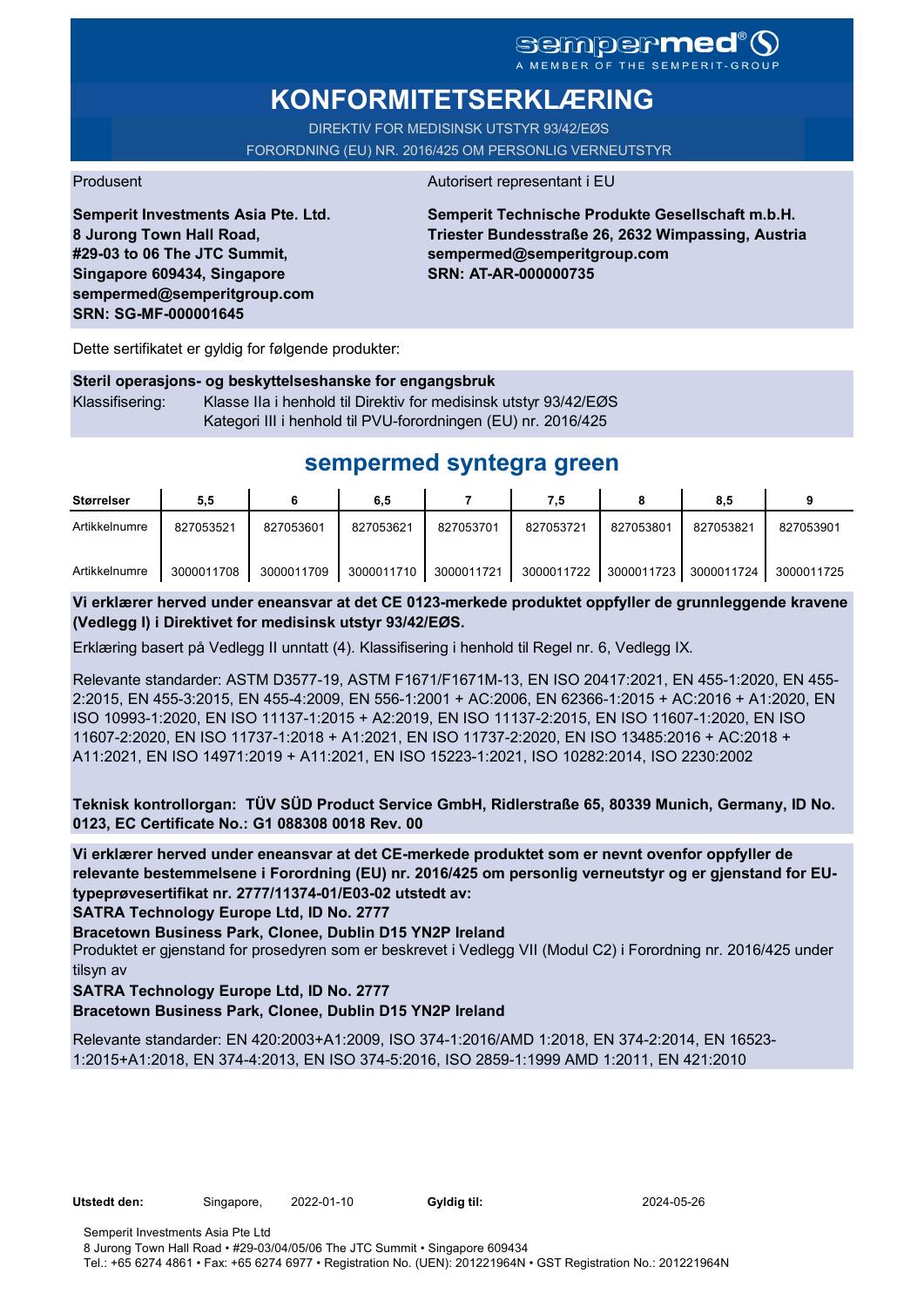# sempermed®

# **VAATIMUSTENMUKAISUUSVAKUUTUS**

LÄÄKINNÄLLISIÄ LAITTEITA KOSKEVA DIREKTIIVI 93/42/ETY HENKILÖNSUOJAIMISTA ANNETTU ASETUS (EU) 2016/425

**Semperit Investments Asia Pte. Ltd. 8 Jurong Town Hall Road, #29-03 to 06 The JTC Summit, Singapore 609434, Singapore sempermed@semperitgroup.com SRN: SG-MF-000001645**

#### Valmistaja EU:n valtuutettu edustaja

**Semperit Technische Produkte Gesellschaft m.b.H. Triester Bundesstraße 26, 2632 Wimpassing, Austria sempermed@semperitgroup.com SRN: AT-AR-000000735**

Tämä sertifikaatti koskee seuraavia tuotteita:

### **Kertakäyttöinen steriili leikkaus- ja suojakäsine**

Luokitus: Luokka IIa lääkinnällisiä laitteita koskevan direktiivin 93/42/ETY mukaisesti Luokka III henkilönsuojaimista annetun asetuksen (EU) 2016/425 mukaisesti

## **sempermed syntegra green**

| Koot         | 5,5        |            | 6,5        |            | 7.5        |            |            |            |
|--------------|------------|------------|------------|------------|------------|------------|------------|------------|
| Tuotenumerot | 827053521  | 827053601  | 827053621  | 827053701  | 827053721  | 827053801  | 827053821  | 827053901  |
| Tuotenumerot | 3000011708 | 3000011709 | 3000011710 | 3000011721 | 3000011722 | 3000011723 | 3000011724 | 3000011725 |

**Täten vahvistamme yksinomaisella vastuullamme, että CE 0123-merkityt tuotteet vastaavat lääkinnällisiä laitteita koskevan direktiivin 93/42/ETY mukaisia perustavanlaatuisia vaatimuksia (liite I).**

Selvitys perustuu liitteeseen II, lukuun ottamatta (4). Luokittelu liitteen IX, säännön 6 mukaan

Sovelletut standardit: ASTM D3577-19, ASTM F1671/F1671M-13, EN ISO 20417:2021, EN 455-1:2020, EN 455- 2:2015, EN 455-3:2015, EN 455-4:2009, EN 556-1:2001 + AC:2006, EN 62366-1:2015 + AC:2016 + A1:2020, EN ISO 10993-1:2020, EN ISO 11137-1:2015 + A2:2019, EN ISO 11137-2:2015, EN ISO 11607-1:2020, EN ISO 11607- 2:2020, EN ISO 11737-1:2018 + A1:2021, EN ISO 11737-2:2020, EN ISO 13485:2016 + AC:2018 + A11:2021, EN ISO 14971:2019 + A11:2021, EN ISO 15223-1:2021, ISO 10282:2014, ISO 2230:2002

**Ilmoitettu laitos: TÜV SÜD Product Service GmbH, Ridlerstraße 65, 80339 Munich, Germany, ID No. 0123, EC Certificate No.: G1 088308 0018 Rev. 00** 

**Täten vahvistamme yksinomaisella vastuullamme, että yllä mainitut CE-merkityt tuotteet vastaavat henkilönsuojaimista annetun asetuksen (EU) 2016/425 mukaisia perustavanlaatuisia vaatimuksia ja niihin sovelletaan EU:n tyyppitarkastustodistusta nro 2777/11374-01/E03-02 laadittu :**

**SATRA Technology Europe Ltd, ID No. 2777**

**Bracetown Business Park, Clonee, Dublin D15 YN2P Ireland**

Tuotteet ovat asetuksen liitteen VII (moduuli C2) mukaisen menettelyn kohteena, valvonnan suorittaa

#### **SATRA Technology Europe Ltd, ID No. 2777**

**Bracetown Business Park, Clonee, Dublin D15 YN2P Ireland**

Sovelletut standardit: EN 420:2003+A1:2009, ISO 374-1:2016/AMD 1:2018, EN 374-2:2014, EN 16523- 1:2015+A1:2018, EN 374-4:2013, EN ISO 374-5:2016, ISO 2859-1:1999 AMD 1:2011, EN 421:2010

**Laadittu :** Singapore, **Voimassa (asti):** 2022-01-10 2024-05-26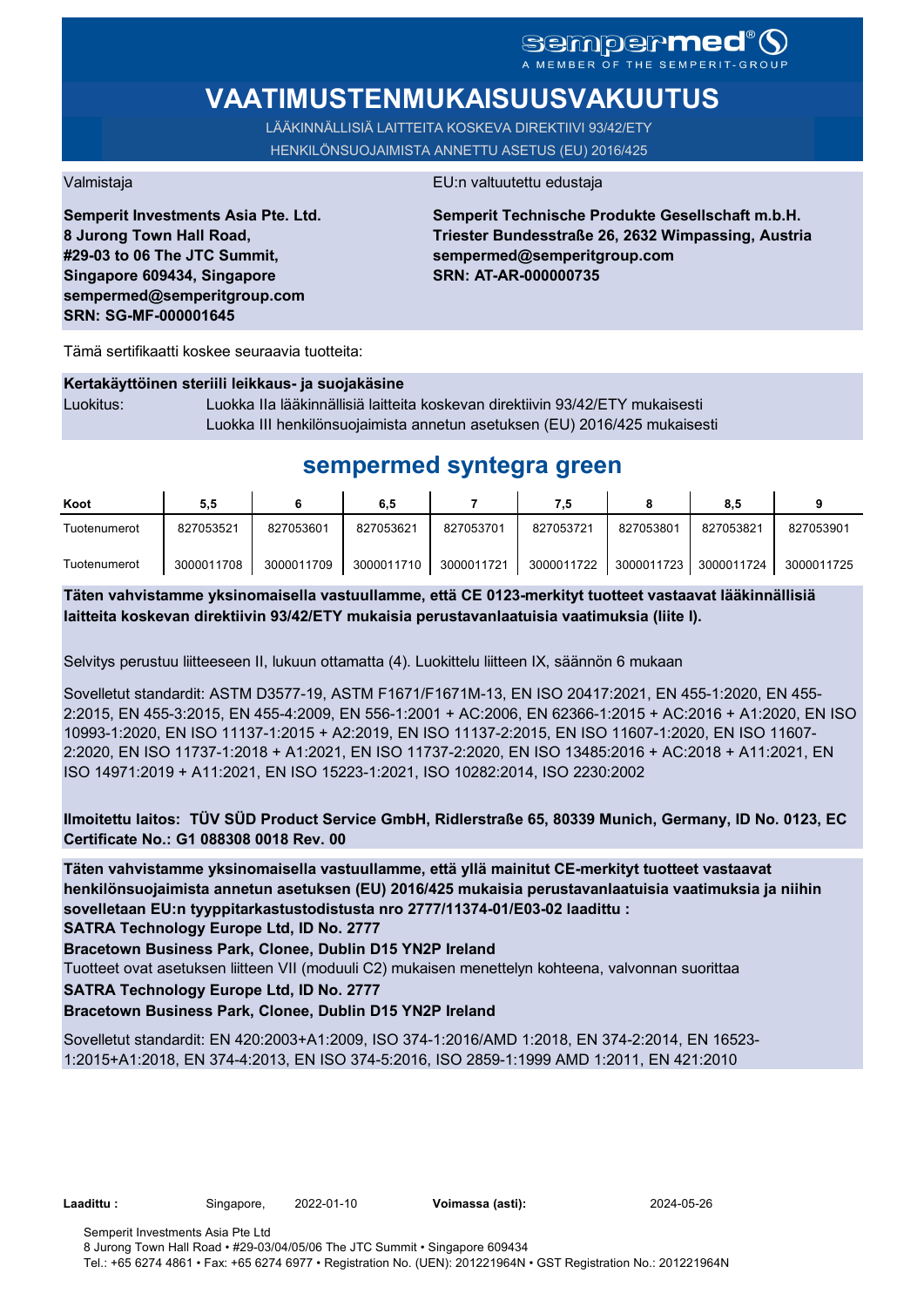## **Sempermed** MEMBER OF THE SEMPERIT-

# **ATITIKTIES DEKLARACIJA**

DIREKTYVA DĖL MEDICINOS PRIETAISŲ 93/42/EEB REGLAMENTAS (ES) 2016/425 DĖL ASMENINIŲ APSAUGOS PRIEMONIŲ

#### Gamintojas **ES** įgaliotas asmuo

**Semperit Investments Asia Pte. Ltd. 8 Jurong Town Hall Road, #29-03 to 06 The JTC Summit, Singapore 609434, Singapore sempermed@semperitgroup.com SRN: SG-MF-000001645**

**Semperit Technische Produkte Gesellschaft m.b.H. Triester Bundesstraße 26, 2632 Wimpassing, Austria sempermed@semperitgroup.com SRN: AT-AR-000000735**

Šis sertifikatas galioja toliau nurodytiems produktams:

### **Sterilios vienkartinio naudojimo operacinės ir apsauginės pirštinės**

Klasifikacija: Ila klasė pagal direktyvą dėl medicinos prietaisų 93/42/EEB III kategorija pagal reglamentą (ES) 2016/425 dėl asmeninių apsaugos priemonių

# **sempermed syntegra green**

| Dvdžiai            | 5,5        |            | 6,5        |            | 7,5        |            | 8,5        |            |
|--------------------|------------|------------|------------|------------|------------|------------|------------|------------|
| Prekiy<br>numeriai | 827053521  | 827053601  | 827053621  | 827053701  | 827053721  | 827053801  | 827053821  | 827053901  |
| Prekiu<br>numeriai | 3000011708 | 3000011709 | 3000011710 | 3000011721 | 3000011722 | 3000011723 | 3000011724 | 3000011725 |

**Prisiimdami visą atsakomybę šiuo dokumentu patvirtiname, kad CE 0123 paženklinti produktai atitinka svarbiausius direktyvos dėl medicinos prietaisų 93/42/EEB reikalavimus (I priedas).**

Paaiškinimas remiasi tik II priedu (4). Klasifikacija pagal IX priedo 6 taisyklę.

Taikomi standartai: ASTM D3577-19, ASTM F1671/F1671M-13, EN ISO 20417:2021, EN 455-1:2020, EN 455- 2:2015, EN 455-3:2015, EN 455-4:2009, EN 556-1:2001 + AC:2006, EN 62366-1:2015 + AC:2016 + A1:2020, EN ISO 10993-1:2020, EN ISO 11137-1:2015 + A2:2019, EN ISO 11137-2:2015, EN ISO 11607-1:2020, EN ISO 11607-2:2020, EN ISO 11737-1:2018 + A1:2021, EN ISO 11737-2:2020, EN ISO 13485:2016 + AC:2018 + A11:2021, EN ISO 14971:2019 + A11:2021, EN ISO 15223-1:2021, ISO 10282:2014, ISO 2230:2002

**Notifikuotoji įstaiga: TÜV SÜD Product Service GmbH, Ridlerstraße 65, 80339 Munich, Germany, ID No. 0123, EC Certificate No.: G1 088308 0018 Rev. 00** 

**Prisiimdami visą atsakomybę, šiuo dokumentu patvirtiname, kad anksčiau paminėti CE paženklinti produktai atitinka svarbiausius direktyvos dėl asmeninių apsaugos priemonių (ES) 2016/425 reikalavimus ir yra ES tipo tyrimo sertifikato Nr. objektas. 2777/11374-01/E03-02 išduota :**

**SATRA Technology Europe Ltd, ID No. 2777**

**Bracetown Business Park, Clonee, Dublin D15 YN2P Ireland**

Produktai yra metodo objektas pagal direktyvos VII priedą (modulis C2) prižiūrint

### **SATRA Technology Europe Ltd, ID No. 2777**

**Bracetown Business Park, Clonee, Dublin D15 YN2P Ireland**

Taikomi standartai: EN 420:2003+A1:2009, ISO 374-1:2016/AMD 1:2018, EN 374-2:2014, EN 16523- 1:2015+A1:2018, EN 374-4:2013, EN ISO 374-5:2016, ISO 2859-1:1999 AMD 1:2011, EN 421:2010

Galioia iki: 2024-05-26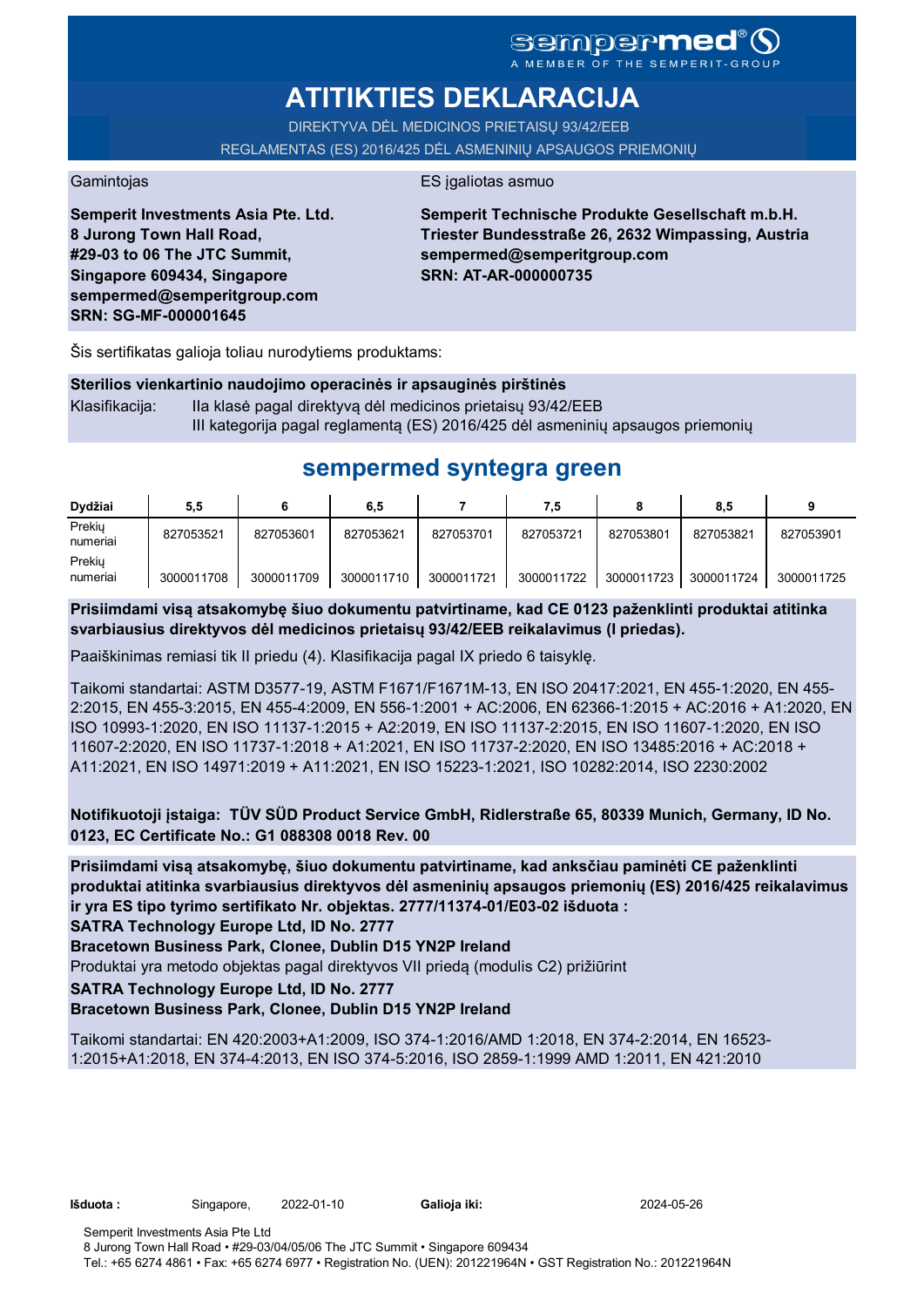# **ATBILSTĪBAS DEKLARĀCIJA**

MEDICĪNAS IERĪČU DIREKTĪVA 93/42/EEK REGULA (ES) 2016/425 PAR INDIVIDUĀLAJIEM AIZSARDZĪBAS LĪDZEKĻIEM

#### Likumīgais ražotājs **Pilnvarotais pārstāvis ES**

**Semperit Investments Asia Pte. Ltd. 8 Jurong Town Hall Road, #29-03 to 06 The JTC Summit, Singapore 609434, Singapore sempermed@semperitgroup.com SRN: SG-MF-000001645**

**Semperit Technische Produkte Gesellschaft m.b.H. Triester Bundesstraße 26, 2632 Wimpassing, Austria sempermed@semperitgroup.com SRN: AT-AR-000000735**

Šis sertifikāts ir derīgs šādam produktam:

#### **Sterili ķirurģiskie aizsargcimdi vienreizējai lietošanai** Klasifikācija: IIa klase saskaņā ar medicīnas ierīču direktīvu 93/42/EEK III kategorija saskaņā ar IAL Regulu (ES) 2016/425

## **sempermed syntegra green**

| Izmēri             | 5,5        |            | 6,5        |            | 7,5        |            | 8,5        |            |
|--------------------|------------|------------|------------|------------|------------|------------|------------|------------|
| Artikula<br>numurs | 827053521  | 827053601  | 827053621  | 827053701  | 827053721  | 827053801  | 827053821  | 827053901  |
| Artikula<br>numurs | 3000011708 | 3000011709 | 3000011710 | 3000011721 | 3000011722 | 3000011723 | 3000011724 | 3000011725 |

### **Ar šo mēs apliecinām, ka iepriekš aprakstītais produkts ar CE 0123 marķējumu atbilst medicīnas ierīču 93/42/EEK direktīvas pamatprasībām (I pielikums).**

Deklarācija, pamatojoties uz II pielikumu, izņemot (4). Klasifikācija saskaņā ar IX pielikuma 6. noteikumu.

Piemērotie standarti: ASTM D3577-19, ASTM F1671/F1671M-13, EN ISO 20417:2021, EN 455-1:2020, EN 455- 2:2015, EN 455-3:2015, EN 455-4:2009, EN 556-1:2001 + AC:2006, EN 62366-1:2015 + AC:2016 + A1:2020, EN ISO 10993-1:2020, EN ISO 11137-1:2015 + A2:2019, EN ISO 11137-2:2015, EN ISO 11607-1:2020, EN ISO 11607-2:2020, EN ISO 11737-1:2018 + A1:2021, EN ISO 11737-2:2020, EN ISO 13485:2016 + AC:2018 + A11:2021, EN ISO 14971:2019 + A11:2021, EN ISO 15223-1:2021, ISO 10282:2014, ISO 2230:2002

**Pilnvarotā iestāde: TÜV SÜD Product Service GmbH, Ridlerstraße 65, 80339 Munich, Germany, ID No. 0123, EC Certificate No.: G1 088308 0018 Rev. 00** 

**Ar šo mēs apliecinām, ka iepriekš aprakstītais produkts ar CE marķējumu atbilst Regulas (ES) 2016/425 par individuālajiem aizsardzības līdzekļiem piemērojamajiem noteikumiem un ir identisks individuālajiem aizsardzības līdzekļiem, uz kuriem attiecas ES tipa pārbaudes sertifikāts Nr. 2777/11374-01/E03-02 izdots :**

### **SATRA Technology Europe Ltd, ID No. 2777**

**Bracetown Business Park, Clonee, Dublin D15 YN2P Ireland**

un uz to attiecas Regulas (ES) 2016/425 VII pielikumā (C2 modulis) noteiktā procedūra

### **SATRA Technology Europe Ltd, ID No. 2777**

**Bracetown Business Park, Clonee, Dublin D15 YN2P Ireland**

Piemērotie standarti: EN 420:2003+A1:2009, ISO 374-1:2016/AMD 1:2018, EN 374-2:2014, EN 16523- 1:2015+A1:2018, EN 374-4:2013, EN ISO 374-5:2016, ISO 2859-1:1999 AMD 1:2011, EN 421:2010

**Derigs lidz:** 2024-05-26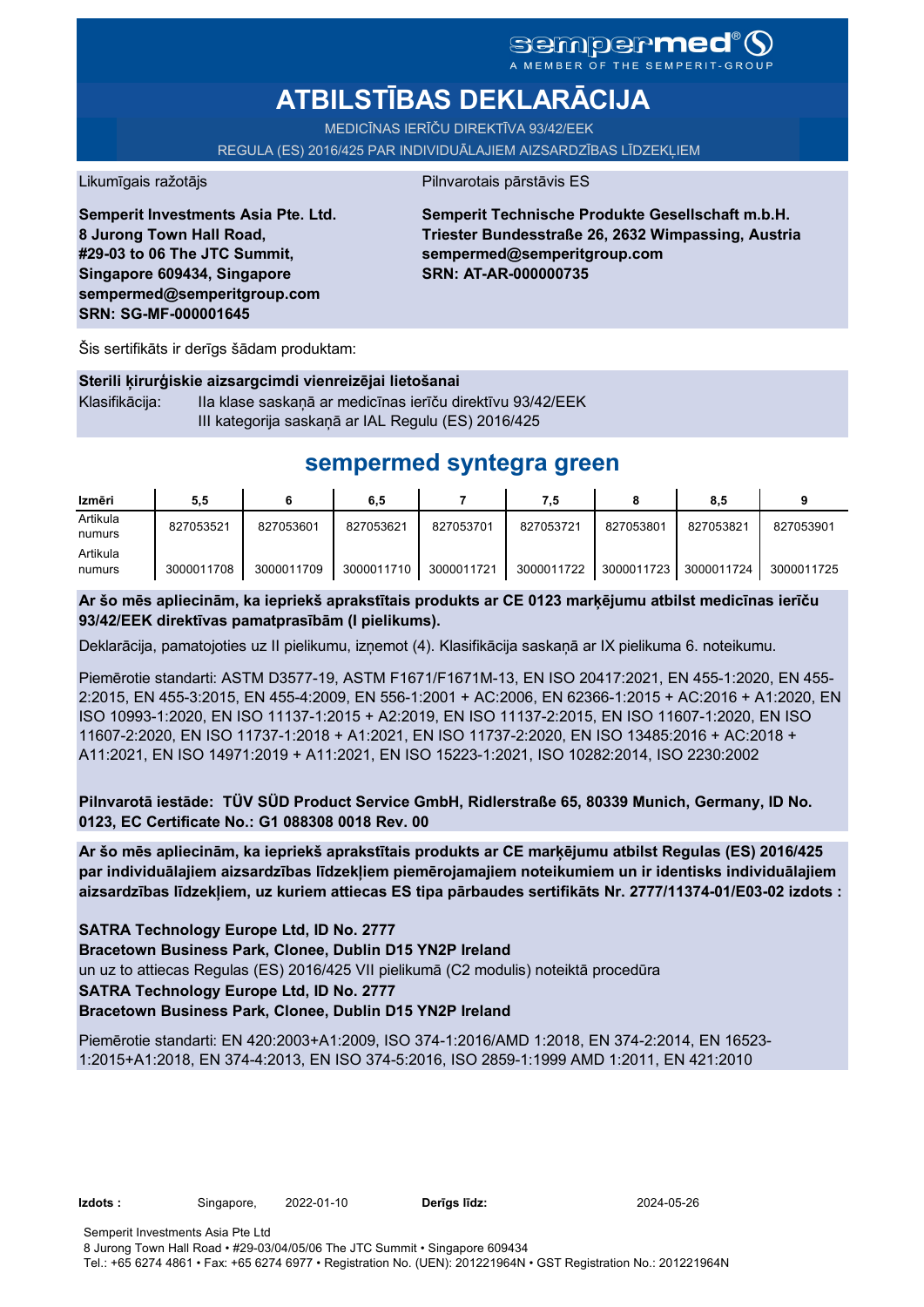### sempermed® A MEMBER OF THE SEMPERIT-GROUP

# **VASTAVUSDEKLARATSIOON**

MEDITSIINITOODETE DIREKTIIV 93/42/EMÜ ISIKUKAITSEVAHENDITE MÄÄRUS (EL) 2016/425

Tootja Volitatud esindaja EL-is

**Semperit Investments Asia Pte. Ltd. 8 Jurong Town Hall Road, #29-03 to 06 The JTC Summit, Singapore 609434, Singapore sempermed@semperitgroup.com SRN: SG-MF-000001645**

**Semperit Technische Produkte Gesellschaft m.b.H. Triester Bundesstraße 26, 2632 Wimpassing, Austria sempermed@semperitgroup.com SRN: AT-AR-000000735**

See sertifikaat kehtib järgmistele toodetele:

#### **Steriilne operatsiooni- ja kaitsekinnas ühekordseks kasutuseks**

Klassifikatsioon: IIa klass kooskõlas meditsiinitoodete direktiiviga 93/42/EMÜ III kategooria kooskõlas isikukaitsevahendite määrusega (EL) 2016/425

## **sempermed syntegra green**

| Suurused     | 5,5        |            | 6,5        |            | 7.5        |            | 8,5        |            |
|--------------|------------|------------|------------|------------|------------|------------|------------|------------|
| Tootenumbrid | 827053521  | 827053601  | 827053621  | 827053701  | 827053721  | 827053801  | 827053821  | 827053901  |
| Tootenumbrid | 3000011708 | 3000011709 | 3000011710 | 3000011721 | 3000011722 | 3000011723 | 3000011724 | 3000011725 |

### **Kinnitame oma ainuvastutusel, et CE 0123-märgisega tooted on kooskõlas meditsiinitoodete direktiivi 93/42/EMÜ peamiste nõuetega (I lisa).**

Deklaratsioon põhineb II lisal, välja arvatud punkt 4. Klassifikatsioon kooskõlas IX lisa 6. reegliga.

Kohaldatud normid: ASTM D3577-19, ASTM F1671/F1671M-13, EN ISO 20417:2021, EN 455-1:2020, EN 455- 2:2015, EN 455-3:2015, EN 455-4:2009, EN 556-1:2001 + AC:2006, EN 62366-1:2015 + AC:2016 + A1:2020, EN ISO 10993-1:2020, EN ISO 11137-1:2015 + A2:2019, EN ISO 11137-2:2015, EN ISO 11607-1:2020, EN ISO 11607- 2:2020, EN ISO 11737-1:2018 + A1:2021, EN ISO 11737-2:2020, EN ISO 13485:2016 + AC:2018 + A11:2021, EN ISO 14971:2019 + A11:2021, EN ISO 15223-1:2021, ISO 10282:2014, ISO 2230:2002

**Teavitatud asutus: TÜV SÜD Product Service GmbH, Ridlerstraße 65, 80339 Munich, Germany, ID No. 0123, EC Certificate No.: G1 088308 0018 Rev. 00** 

**Kinnitame oma ainuvastutusel, et eespool nimetatud CE-märgistusega tooted on kooskõlas isikukaitsevahendite määruse (EL) 2016/425 põhisätetega ning on identsed isikukaitsevahenditega, mille kohta on välja antud EÜ tüübihindamistõend nr2777/11374-01/E03-02 välja :**

### **SATRA Technology Europe Ltd, ID No. 2777**

**Bracetown Business Park, Clonee, Dublin D15 YN2P Ireland**

Toodetele kohaldub määruse VII lisa (moodul C2) menetlus, mille üle teostab järelevalvet

#### **SATRA Technology Europe Ltd, ID No. 2777**

**Bracetown Business Park, Clonee, Dublin D15 YN2P Ireland**

Kohaldatud normid: EN 420:2003+A1:2009, ISO 374-1:2016/AMD 1:2018, EN 374-2:2014, EN 16523- 1:2015+A1:2018, EN 374-4:2013, EN ISO 374-5:2016, ISO 2859-1:1999 AMD 1:2011, EN 421:2010

Kehtivusaeg: 2024-05-26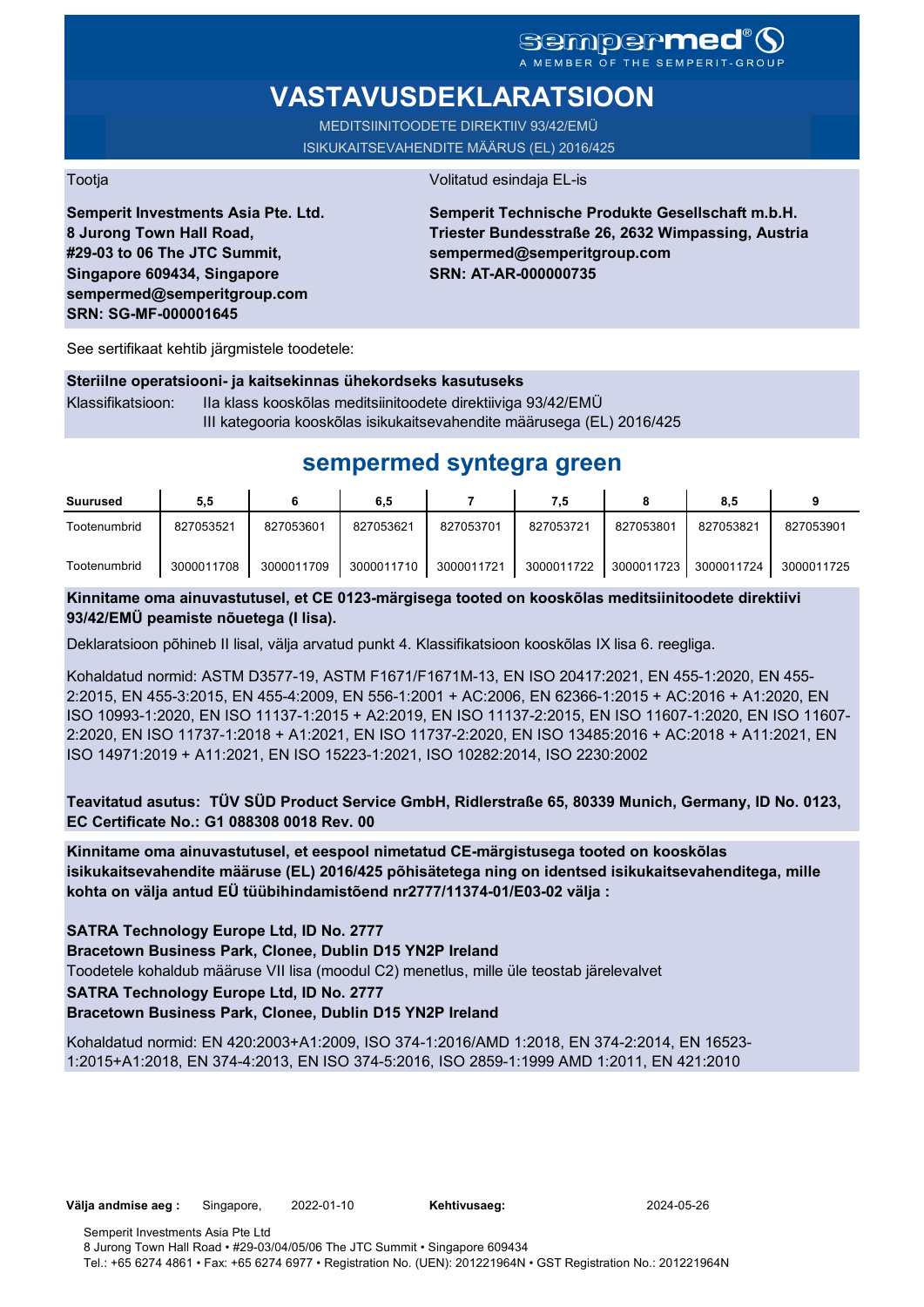# **Sempermer**

# **PROHLÁŠENÍ O SHODĚ**

SMĚRNICE O ZDRAVOTNICKÝCH PROSTŘEDCÍCH 93/42/EHS NAŘÍZENÍ (EU) 2016/425 PRO OSOBNÍ OCHRANNÉ PROSTŘEDKY

Výrobce EU zplnomocněný zástupce

**Semperit Investments Asia Pte. Ltd. 8 Jurong Town Hall Road, #29-03 to 06 The JTC Summit, Singapore 609434, Singapore sempermed@semperitgroup.com SRN: SG-MF-000001645**

**Semperit Technische Produkte Gesellschaft m.b.H. Triester Bundesstraße 26, 2632 Wimpassing, Austria sempermed@semperitgroup.com SRN: AT-AR-000000735**

Tento certifikát je platný pro následující produkty:

#### **Sterilní operační a ochranné rukavice pro jednorázové použití**

Klasifikace Třída IIa podle směrnice o zdravotnických prostředcích 93/42/EEC Kategorie III podle nařízení o OOP (EU) 2016/425

## **sempermed syntegra green**

| Velikosti         | 5,5        |            | 6.5        |            | 7,5        |            | 8,5        |            |
|-------------------|------------|------------|------------|------------|------------|------------|------------|------------|
| Číslo<br>produktu | 827053521  | 827053601  | 827053621  | 827053701  | 827053721  | 827053801  | 827053821  | 827053901  |
| Číslo<br>produktu | 3000011708 | 3000011709 | 3000011710 | 3000011721 | 3000011722 | 3000011723 | 3000011724 | 3000011725 |

**Tímto potvrzujeme s výlučnou odpovědností, že produkty označené CE 0123 souhlasí se základními požadavky (příloha I) směrnice o zdravotnických prostředcích 93/42/EHS.**

Vysvětlení se zakládají na příloze II včetně (4). klasifikace podle pravidla 6, příloha IX.

Použité normy: ASTM D3577-19, ASTM F1671/F1671M-13, EN ISO 20417:2021, EN 455-1:2020, EN 455-2:2015, EN 455-3:2015, EN 455-4:2009, EN 556-1:2001 + AC:2006, EN 62366-1:2015 + AC:2016 + A1:2020, EN ISO 10993-1:2020, EN ISO 11137-1:2015 + A2:2019, EN ISO 11137-2:2015, EN ISO 11607-1:2020, EN ISO 11607- 2:2020, EN ISO 11737-1:2018 + A1:2021, EN ISO 11737-2:2020, EN ISO 13485:2016 + AC:2018 + A11:2021, EN ISO 14971:2019 + A11:2021, EN ISO 15223-1:2021, ISO 10282:2014, ISO 2230:2002

**Uvedená místa: TÜV SÜD Product Service GmbH, Ridlerstraße 65, 80339 Munich, Germany, ID No. 0123, EC Certificate No.: G1 088308 0018 Rev. 00** 

**Tímto potvrzujeme s výlučnou odpovědností, že výše uvedené produkty označené jako CE souhlasí s příslušnými ustanoveními nařízení (EU) 2016/425 pro Osobní ochranné prostředky a jsou předmětem přezkoušení EU č.2777/11374-01/E03-02 vystaveno :**

**SATRA Technology Europe Ltd, ID No. 2777**

**Bracetown Business Park, Clonee, Dublin D15 YN2P Ireland**

Produkty jsou předmětem procesu podle dodatku VII (moduly, C2) nařízení pod dohledem

**SATRA Technology Europe Ltd, ID No. 2777**

**Bracetown Business Park, Clonee, Dublin D15 YN2P Ireland**

Použité normy: EN 420:2003+A1:2009, ISO 374-1:2016/AMD 1:2018, EN 374-2:2014, EN 16523-1:2015+A1:2018, EN 374-4:2013, EN ISO 374-5:2016, ISO 2859-1:1999 AMD 1:2011, EN 421:2010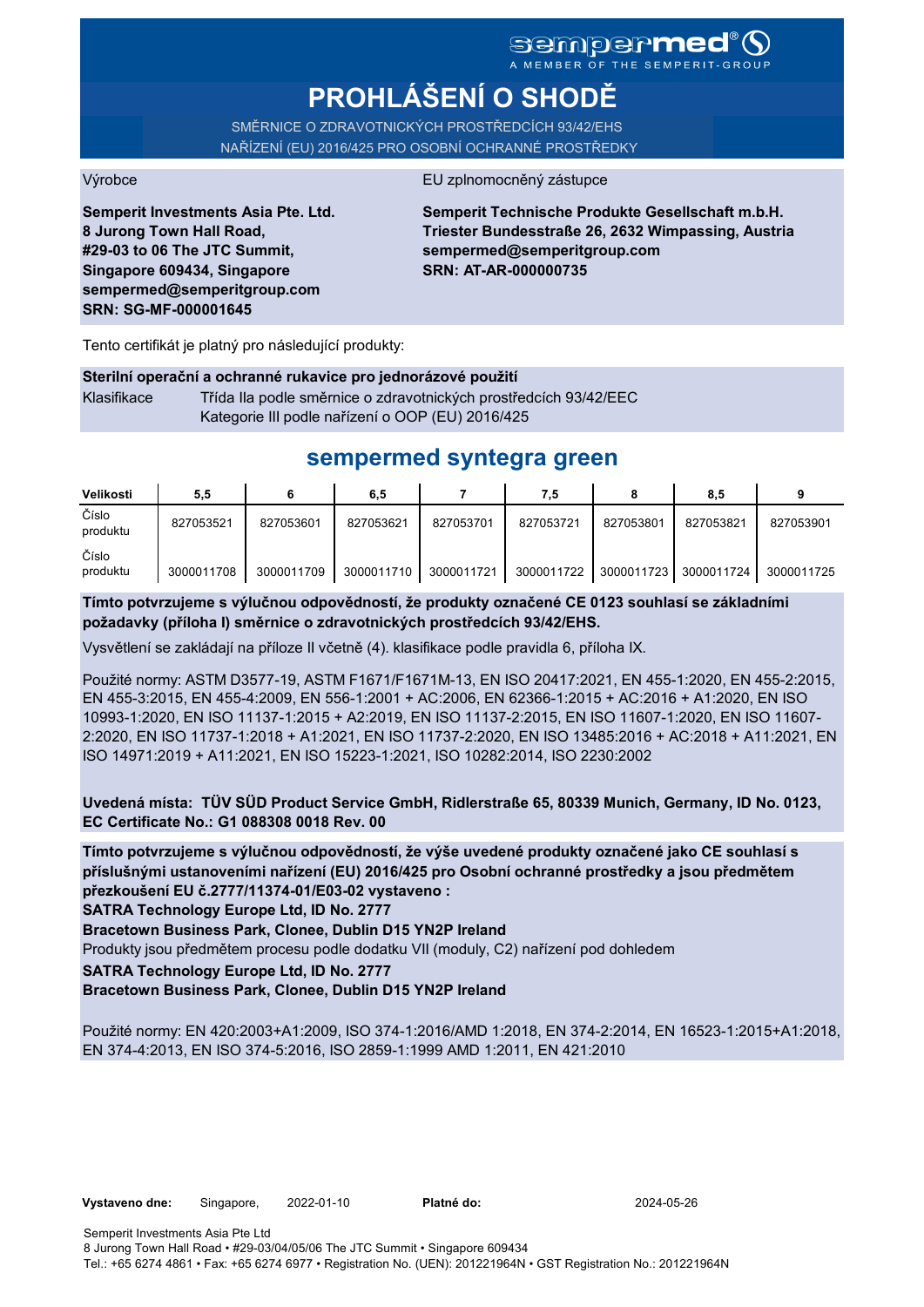# sempermed<sup>®</sup> ()

A MEMBER OF THE SEMPERIT-GROUP

# **VYHLÁSENIE O ZHODE**

SMERNICA 93/42/EHS EURÓPSKEHO PARLAMENTU A RADY o zdravotníckych pomôckach

NARIADENIE EURÓPSKEHO PARLAMENTU A RADY (EÚ) 2016/425 O OSOBNÝCH OCHRANNÝCH PROSTRIEDKOCH

#### Výrobca Splnomocnenec pre EÚ

**Semperit Investments Asia Pte. Ltd. 8 Jurong Town Hall Road, #29-03 to 06 The JTC Summit, Singapore 609434, Singapore sempermed@semperitgroup.com SRN: SG-MF-000001645**

**Semperit Technische Produkte Gesellschaft m.b.H. Triester Bundesstraße 26, 2632 Wimpassing, Austria sempermed@semperitgroup.com SRN: AT-AR-000000735**

Tento certifikát je platný pre nasledujúce body:

### **Sterilné operačné a ochranné rukavice na jedno použitie**

Klasifikácia: Trieda IIa podľa smernice 93/42/EHS o zdravotníckych pomôckach Kategória III podľa Nariadenia o osobných ochranných pomôckach (EU) 2016/425

## **sempermed syntegra green**

| Veľkosti        | 5,5        |            | 6.5        |            | 7,5        |            | 8,5        |            |
|-----------------|------------|------------|------------|------------|------------|------------|------------|------------|
| Výrobné čísla I | 827053521  | 827053601  | 827053621  | 827053701  | 827053721  | 827053801  | 827053821  | 827053901  |
| Výrobné čísla   | 3000011708 | 3000011709 | 3000011710 | 3000011721 | 3000011722 | 3000011723 | 3000011724 | 3000011725 |

**Týmto vo svojej výhradnej zodpovednosti potvrdzujeme, že výrobky označené symbolom CE 0123 sú v súlade so základnými požiadavkami (Príloha I) Nariadenia 93/42/EHS o zdravotníckych pomôckach.**

Vysvetlenie sa zakladá na prílohe II okrem (4). Klasifikácia podľa Pravidla 6, prílohy IX.

Súvisiace normy: ASTM D3577-19, ASTM F1671/F1671M-13, EN ISO 20417:2021, EN 455-1:2020, EN 455- 2:2015, EN 455-3:2015, EN 455-4:2009, EN 556-1:2001 + AC:2006, EN 62366-1:2015 + AC:2016 + A1:2020, EN ISO 10993-1:2020, EN ISO 11137-1:2015 + A2:2019, EN ISO 11137-2:2015, EN ISO 11607-1:2020, EN ISO 11607-2:2020, EN ISO 11737-1:2018 + A1:2021, EN ISO 11737-2:2020, EN ISO 13485:2016 + AC:2018 + A11:2021, EN ISO 14971:2019 + A11:2021, EN ISO 15223-1:2021, ISO 10282:2014, ISO 2230:2002

**Menovaná pozícia: TÜV SÜD Product Service GmbH, Ridlerstraße 65, 80339 Munich, Germany, ID No. 0123, EC Certificate No.: G1 088308 0018 Rev. 00** 

**Týmto vo svojej výhradnej zodpovednosti potvrdzujeme, že výrobky označené symbolom CE sú v súlade so smerodajnými ustanoveniami Nariadenia (EÚ) 2016/425 o osobných ochranných prostriedkoch a sú predmetom EU - Osvedčenia o typovej skúške č. 2777/11374-01/E03-02 vyhotovené :**

**SATRA Technology Europe Ltd, ID No. 2777**

**Bracetown Business Park, Clonee, Dublin D15 YN2P Ireland**

Výrobky sú predmetom konania podľa dodatku VII (moduly C2) Nariadenia pod dohľadom

**SATRA Technology Europe Ltd, ID No. 2777**

**Bracetown Business Park, Clonee, Dublin D15 YN2P Ireland**

Súvisiace normy: EN 420:2003+A1:2009, ISO 374-1:2016/AMD 1:2018, EN 374-2:2014, EN 16523- 1:2015+A1:2018, EN 374-4:2013, EN ISO 374-5:2016, ISO 2859-1:1999 AMD 1:2011, EN 421:2010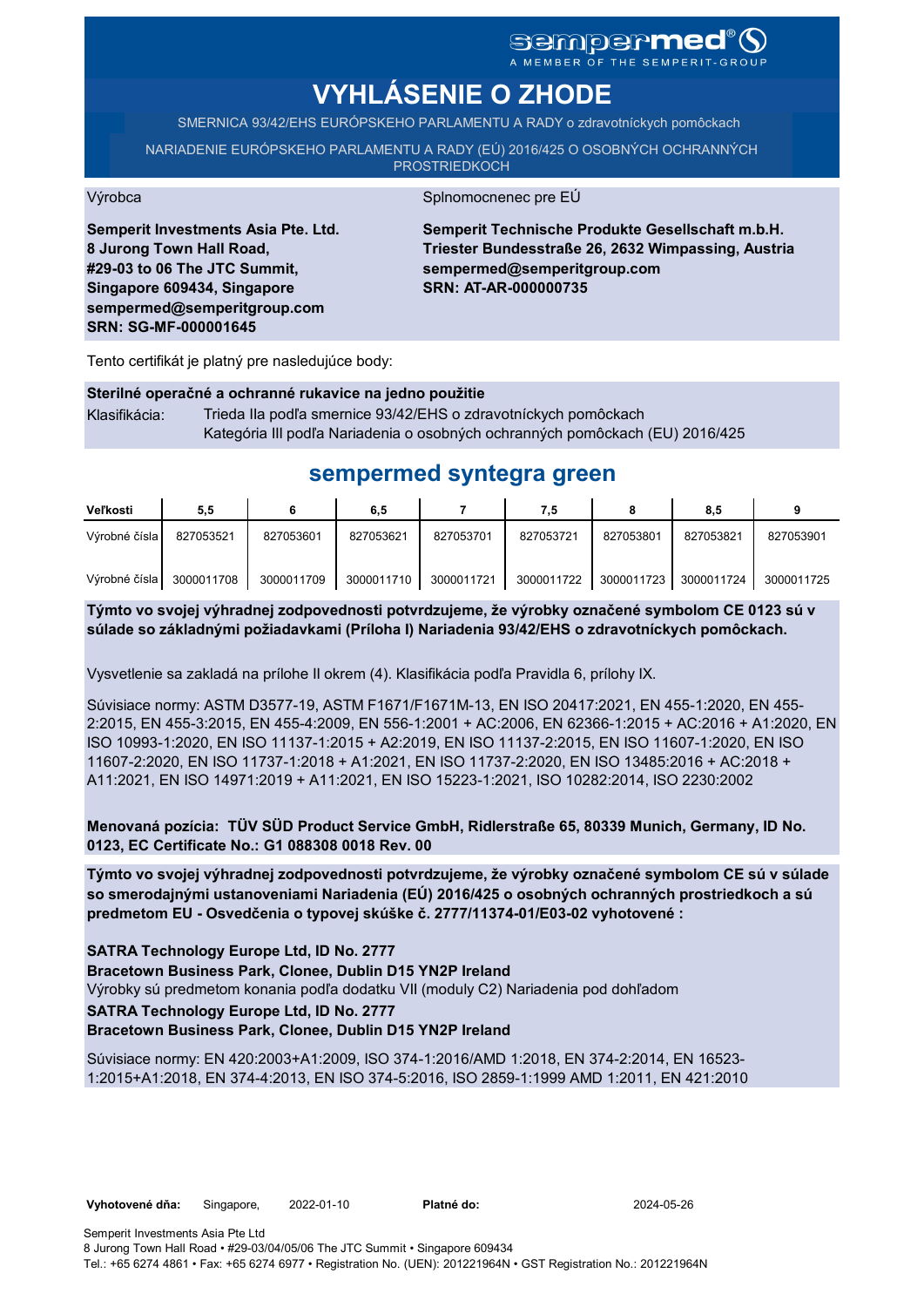# SGMDGPMEd<sup>®</sup>O

# **MEGFELELŐSÉGI NYILATKOZAT**

ORVOSTECHNIKAI ESZKÖZÖKRŐL SZÓLÓ 93/42/EGK IRÁNYELV EGYÉNI VÉDŐESZKÖZÖKRŐL SZÓLÓ 2016/425/EU RENDELET

#### Gyártó EU-meghatalmazott

**Semperit Investments Asia Pte. Ltd. 8 Jurong Town Hall Road, #29-03 to 06 The JTC Summit, Singapore 609434, Singapore sempermed@semperitgroup.com SRN: SG-MF-000001645**

**Semperit Technische Produkte Gesellschaft m.b.H. Triester Bundesstraße 26, 2632 Wimpassing, Austria sempermed@semperitgroup.com SRN: AT-AR-000000735**

Ez a tanúsítvány a következő termékekre érvényes:

#### **Egyszer használatos, steril műtős- és védőkesztyű**

Osztályozás: IIa. osztály az orvostechnikai eszközökről szóló 93/42/EGK irányelv szerint III. kategória az egyéni védőeszközökről szóló 2016/425/EU rendelet szerint

## **sempermed syntegra green**

| Méretek    | 5.5        |            | 6.5        |            | 7.5        |            | 8,5        |            |
|------------|------------|------------|------------|------------|------------|------------|------------|------------|
| Cikkszámok | 827053521  | 827053601  | 827053621  | 827053701  | 827053721  | 827053801  | 827053821  | 827053901  |
| Cikkszámok | 3000011708 | 3000011709 | 3000011710 | 3000011721 | 3000011722 | 3000011723 | 3000011724 | 3000011725 |

**Ezennel kizárólagos felelősségünk mellett kijelentjük, hogy a CE 0123 jelzésű termékek megfelelnek az orvostechnikai eszközökről szóló 93/42/EWG irányelv alapvető előírásainak.**

Magyarázat a II. mellékleten alapszik, a 4. bekezdést kivéve Osztályozás a IX. melléklet 6. szabálya szerint

Alkalmazott szabványok: ASTM D3577-19, ASTM F1671/F1671M-13, EN ISO 20417:2021, EN 455-1:2020, EN 455-2:2015, EN 455-3:2015, EN 455-4:2009, EN 556-1:2001 + AC:2006, EN 62366-1:2015 + AC:2016 + A1:2020, EN ISO 10993-1:2020, EN ISO 11137-1:2015 + A2:2019, EN ISO 11137-2:2015, EN ISO 11607- 1:2020, EN ISO 11607-2:2020, EN ISO 11737-1:2018 + A1:2021, EN ISO 11737-2:2020, EN ISO 13485:2016 + AC:2018 + A11:2021, EN ISO 14971:2019 + A11:2021, EN ISO 15223-1:2021, ISO 10282:2014, ISO 2230:2002

**Bejelentett szervezet: TÜV SÜD Product Service GmbH, Ridlerstraße 65, 80339 Munich, Germany, ID No. 0123, EC Certificate No.: G1 088308 0018 Rev. 00** 

**SATRA Technology Europe Ltd, ID No. 2777 Ezennel kizárólagos felelősségünk mellett kijelentjük, hogy a fent említett CE jelzésű termékek megfelelnek az egyéni védőeszközökre irányuló 2016/425/EU rendelet vonatkozó előírásainak és vonatkozik rájuk a megfelelő számú EU-típusvizsgálati tanúsítvány 2777/11374-01/E03-02 kelt :**

**Bracetown Business Park, Clonee, Dublin D15 YN2P Ireland**

A termékekre vonatkozik a rendelet VII. melléklete (C2 modul) szerinti eljárás a következő személy felügyelete mellett:

#### **SATRA Technology Europe Ltd, ID No. 2777 Bracetown Business Park, Clonee, Dublin D15 YN2P Ireland**

Alkalmazott szabványok: EN 420:2003+A1:2009, ISO 374-1:2016/AMD 1:2018, EN 374-2:2014, EN 16523- 1:2015+A1:2018, EN 374-4:2013, EN ISO 374-5:2016, ISO 2859-1:1999 AMD 1:2011, EN 421:2010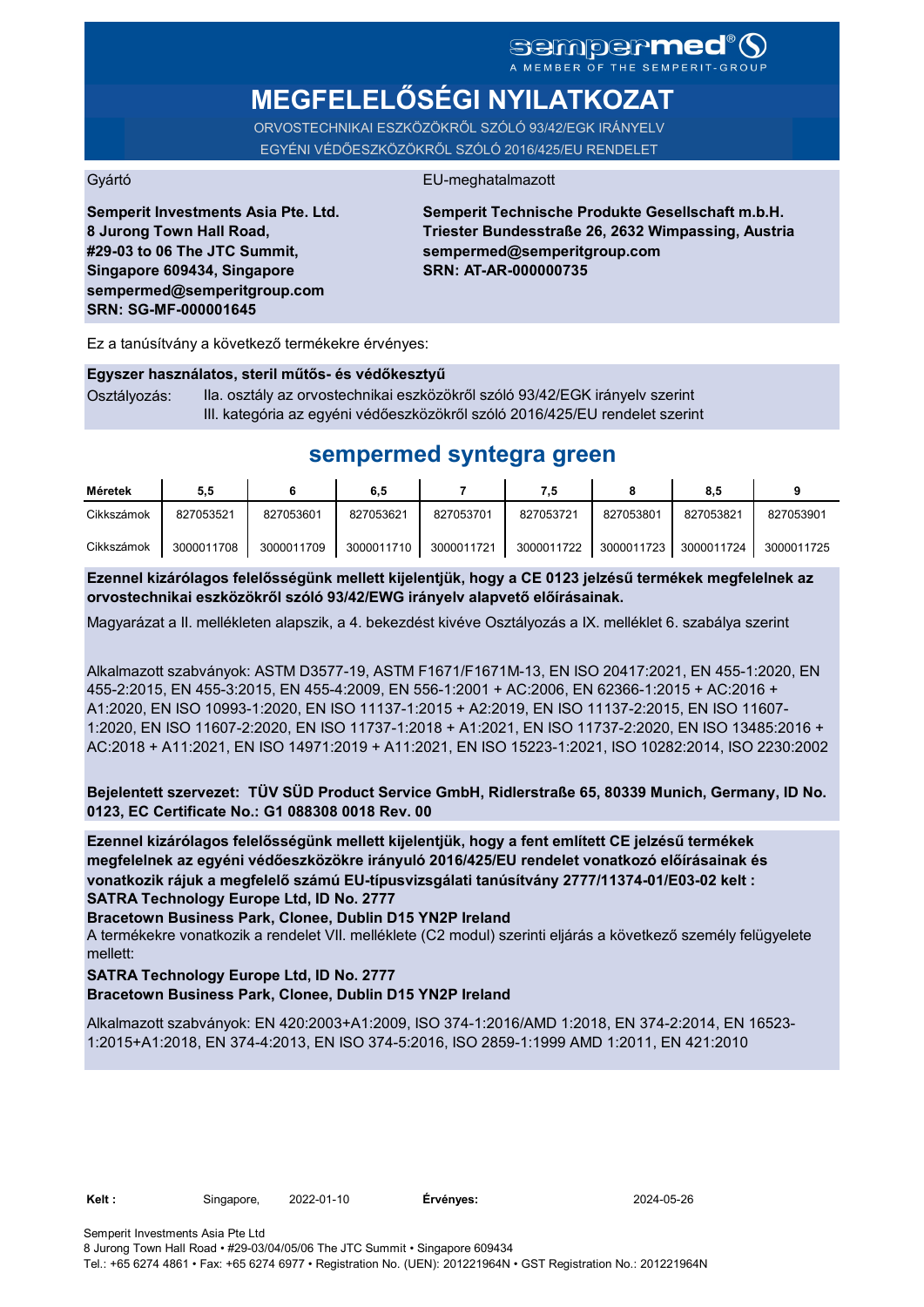A MEMBER OF THE SEMPERIT-GROUP

# **IZJAVA O SKLADNOSTI**

DIREKTIVA O MEDICINSKIH PRIPOMOČKIH 93/42/EGS UREDBA (EU) 2016/425 ZA OSEBNO VAROVALNO OPREMO

Proizvajalec Pooblaščen zastopnik EU

**Semperit Investments Asia Pte. Ltd. 8 Jurong Town Hall Road, #29-03 to 06 The JTC Summit, Singapore 609434, Singapore sempermed@semperitgroup.com SRN: SG-MF-000001645**

### **Semperit Technische Produkte Gesellschaft m.b.H. Triester Bundesstraße 26, 2632 Wimpassing, Austria sempermed@semperitgroup.com SRN: AT-AR-000000735**

To potrdilo velja za naslednje izdelke:

#### **Sterilne kirurške in zaščitne rokavice za enkratno uporabo**

Klasifikacija: Razred IIa v skladu z Direktivo o medicinskih pripomočkih 93/42/EGS Kategorija III v skladu z Uredbo OVO (EU) 2016/425

## **sempermed syntegra green**

| Velikosti         | 5.5        |            | 6.5       |           | ٠.                                          |           | 8.         |            |
|-------------------|------------|------------|-----------|-----------|---------------------------------------------|-----------|------------|------------|
| Stevilke izdelkov | 827053521  | 827053601  | 827053621 | 827053701 | 827053721                                   | 827053801 | 827053821  | 827053901  |
| Stevilke izdelkov | 3000011708 | 3000011709 |           |           | 3000011710 3000011721 3000011722 3000011723 |           | 3000011724 | 3000011725 |

**S to izključno odgovornostjo izjavljamo, da so izdelki z oznako CE 0123 v skladu z bistvenimi zahtevami (Priloga I) Direktive za medicinske pripomočke 93/42/EGS.**

Izjava, ki temelji na Prilogi II, razen (4). Razvrstitev v skladu s Pravilom 6, Priloga IX.

Uporabljeni standardi: ASTM D3577-19, ASTM F1671/F1671M-13, EN ISO 20417:2021, EN 455-1:2020, EN 455-2:2015, EN 455-3:2015, EN 455-4:2009, EN 556-1:2001 + AC:2006, EN 62366-1:2015 + AC:2016 + A1:2020, EN ISO 10993-1:2020, EN ISO 11137-1:2015 + A2:2019, EN ISO 11137-2:2015, EN ISO 11607- 1:2020, EN ISO 11607-2:2020, EN ISO 11737-1:2018 + A1:2021, EN ISO 11737-2:2020, EN ISO 13485:2016 + AC:2018 + A11:2021, EN ISO 14971:2019 + A11:2021, EN ISO 15223-1:2021, ISO 10282:2014, ISO 2230:2002

**Priglašeni organ: TÜV SÜD Product Service GmbH, Ridlerstraße 65, 80339 Munich, Germany, ID No. 0123, EC Certificate No.: G1 088308 0018 Rev. 00** 

**S to izključno odgovornostjo izjavljamo, da so zgoraj navedeni izdelki z oznako CE v skladu z bistvenimi zahtevami Uredbe (EU) 2016/425 za osebno varovalno opremo in so predmet certifikata ES o pregledu tipa št. 2777/11374-01/E03-02 izdano :**

**SATRA Technology Europe Ltd, ID No. 2777**

**Bracetown Business Park, Clonee, Dublin D15 YN2P Ireland**

Izdelki so predmet postopka v skladu s Prilogo VII (modul C2) uredbe pod nadzorom

**SATRA Technology Europe Ltd, ID No. 2777**

**Bracetown Business Park, Clonee, Dublin D15 YN2P Ireland**

Uporabljeni standardi: EN 420:2003+A1:2009, ISO 374-1:2016/AMD 1:2018, EN 374-2:2014, EN 16523- 1:2015+A1:2018, EN 374-4:2013, EN ISO 374-5:2016, ISO 2859-1:1999 AMD 1:2011, EN 421:2010

**Izdano dne:** Singapore, 2022-01-10 **Veljavno do:** 2024-05-26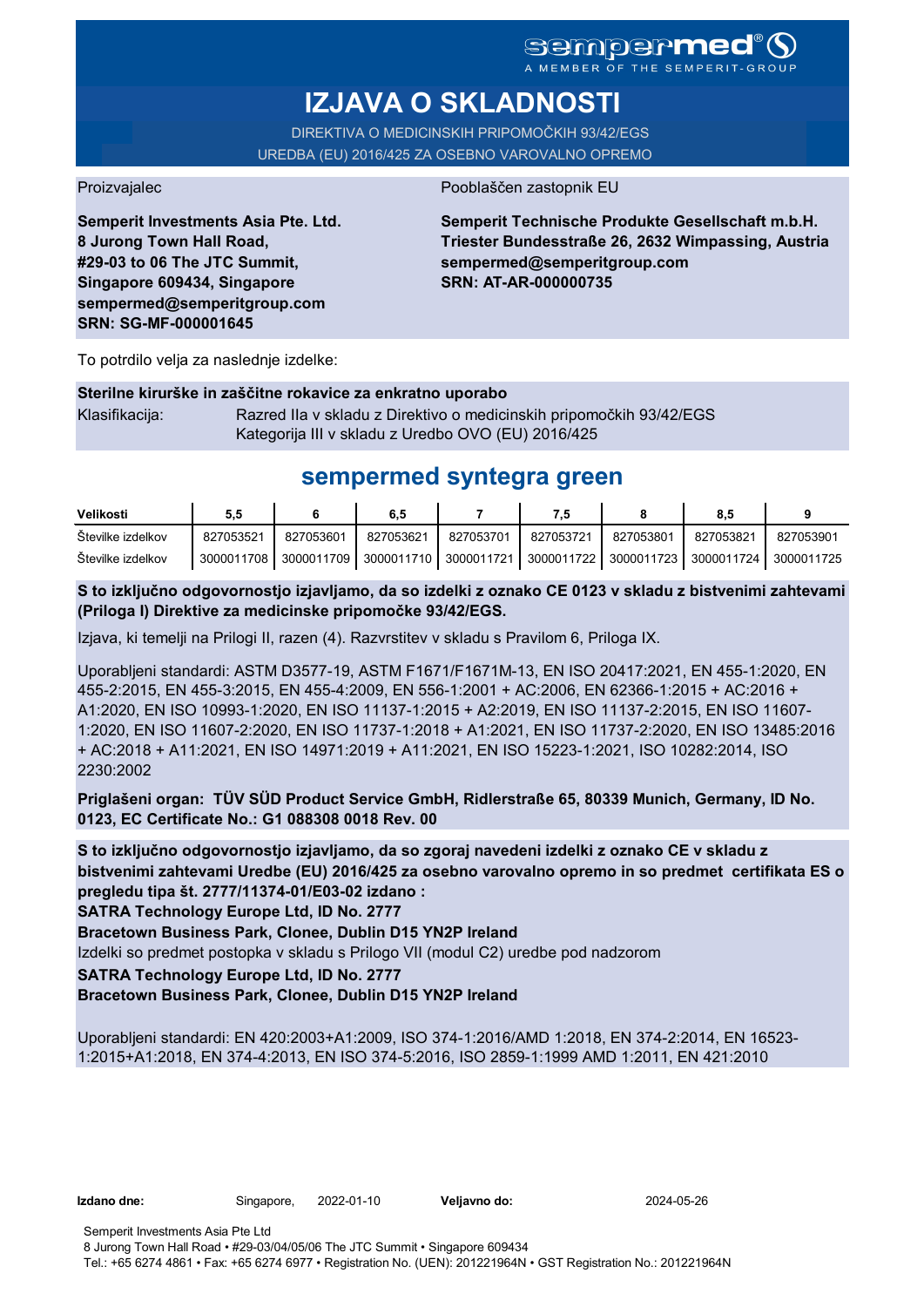## Sempermer A MEMBER OF THE SEMPERIT-GROUP

# **IZJAVA O SUKLADNOSTI**

DIREKTIVA O MEDICINSKIM PROIZVODIMA 93/42/EEZ UREDBA (EU) 2016/425 O OSOBNOJ ZAŠTITNOJ OPREMI

Proizvođač **Ovlašteni predstavnik u EU** 

**Semperit Investments Asia Pte. Ltd. 8 Jurong Town Hall Road, #29-03 to 06 The JTC Summit, Singapore 609434, Singapore sempermed@semperitgroup.com SRN: SG-MF-000001645**

**Semperit Technische Produkte Gesellschaft m.b.H. Triester Bundesstraße 26, 2632 Wimpassing, Austria sempermed@semperitgroup.com SRN: AT-AR-000000735**

Ovaj certifikat vrijedi za sljedeće proizvode:

|                | Sterilne kirurške zaštitne rukavice za jednokratnu uporabu            |
|----------------|-----------------------------------------------------------------------|
| Klasifikacija: | Klasa II.a prema Direktivi o medicinskim proizvodima 93/42/EEZ        |
|                | Kategorija III. prema Uredbi o osobnoj zaštitnoj opremi (EU) 2016/425 |

# **sempermed syntegra green**

| Veličine    | 5,5        |            | 6,5        |            | 7.5        |            | 8.5        |            |
|-------------|------------|------------|------------|------------|------------|------------|------------|------------|
| Br. artikla | 827053521  | 827053601  | 827053621  | 827053701  | 827053721  | 827053801  | 827053821  | 827053901  |
| Br. artikla | 3000011708 | 3000011709 | 3000011710 | 3000011721 | 3000011722 | 3000011723 | 3000011724 | 3000011725 |

**Ovim putem izjavljujemo pod punom odgovornošću da su proizvodi s CE 0123 oznakom sukladni s bitnim zahtjevima (Prilog 1) Direktive o medicinskim proizvodima 93/42/EEZ.**

Izjava se temelji na Prilogu II. ne uključujući (4). Klasifikacija prema pravilu 6, Prilog IX.

Primijenjene norme: ASTM D3577-19, ASTM F1671/F1671M-13, EN ISO 20417:2021, EN 455-1:2020, EN 455- 2:2015, EN 455-3:2015, EN 455-4:2009, EN 556-1:2001 + AC:2006, EN 62366-1:2015 + AC:2016 + A1:2020, EN ISO 10993-1:2020, EN ISO 11137-1:2015 + A2:2019, EN ISO 11137-2:2015, EN ISO 11607-1:2020, EN ISO 11607- 2:2020, EN ISO 11737-1:2018 + A1:2021, EN ISO 11737-2:2020, EN ISO 13485:2016 + AC:2018 + A11:2021, EN ISO 14971:2019 + A11:2021, EN ISO 15223-1:2021, ISO 10282:2014, ISO 2230:2002

**Prijavljeno tijelo: TÜV SÜD Product Service GmbH, Ridlerstraße 65, 80339 Munich, Germany, ID No. 0123, EC Certificate No.: G1 088308 0018 Rev. 00** 

**Ovim putem izjavljujemo pod punom odgovornošću da su prethodno navedeni proizvodi s CE oznakom sukladni s mjerodavnim odredbama Uredbe (EU) 2016/425 o osobnoj zaštitnoj opremi i da su predmet EU certifikata o ispitivanju tipa br.2777/11374-01/E03-02 izdano :**

**SATRA Technology Europe Ltd, ID No. 2777**

**Bracetown Business Park, Clonee, Dublin D15 YN2P Ireland**

Proizvodi podliježu postupku iz Dodatka VII. (modul C2) Uredbe pod nadzorom

**SATRA Technology Europe Ltd, ID No. 2777**

**Bracetown Business Park, Clonee, Dublin D15 YN2P Ireland**

Primijenjene norme: EN 420:2003+A1:2009, ISO 374-1:2016/AMD 1:2018, EN 374-2:2014, EN 16523- 1:2015+A1:2018, EN 374-4:2013, EN ISO 374-5:2016, ISO 2859-1:1999 AMD 1:2011, EN 421:2010

**Izdano dana:** Singapore, 2022-01-10 **Vrijedi do:** 

2022-01-10 2024-05-26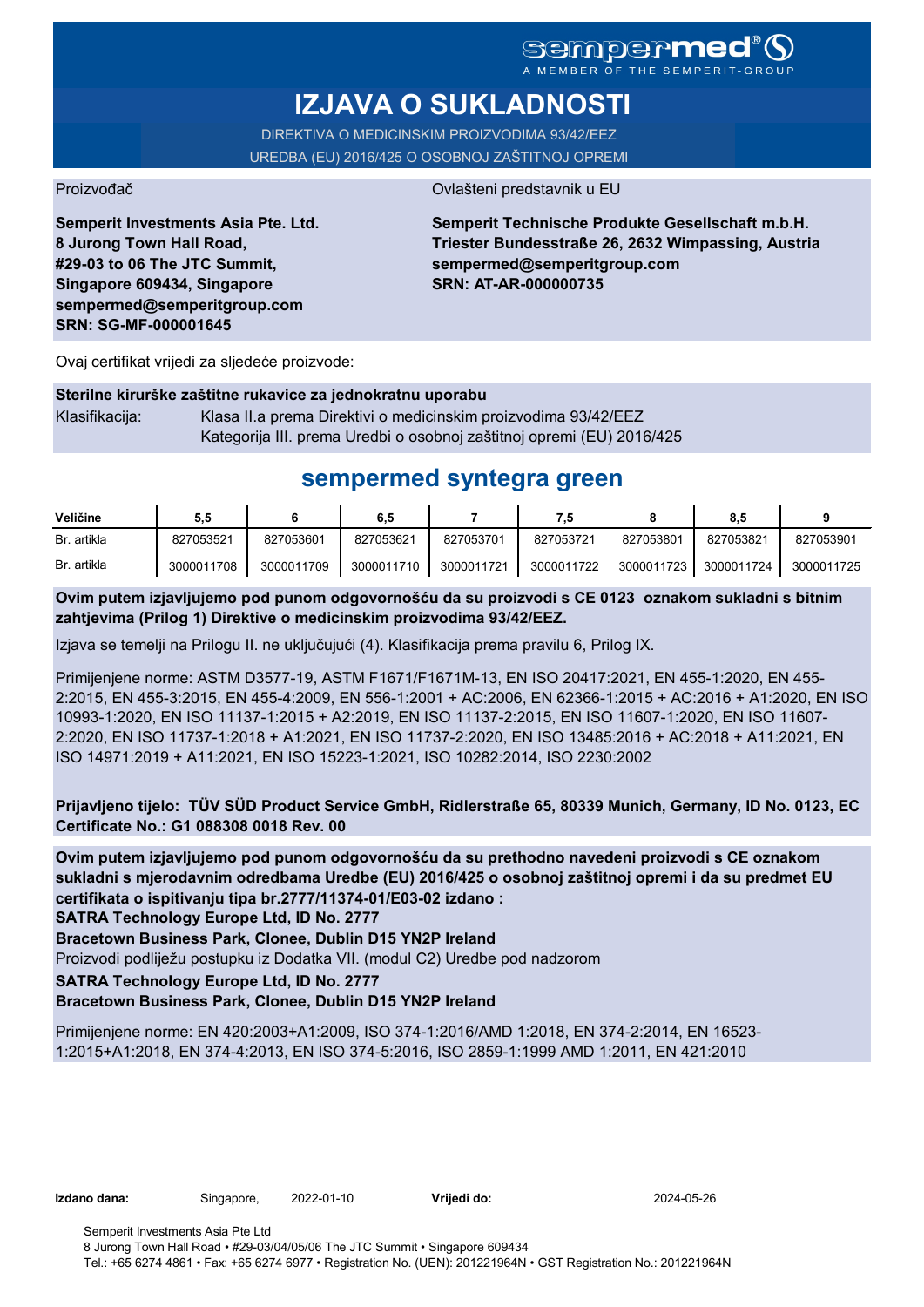# **DEKLARACJA ZGODNOŚCI**

DYREKTYWA W SPRAWIE WYROBÓW MEDYCZNYCH 93/42/EWG ROZPORZĄDZENIE W SPRAWIE ŚRODKÓW OCHRONY INDYWIDUALNEJ (UE) 2016/425

**Semperit Investments Asia Pte. Ltd. 8 Jurong Town Hall Road, #29-03 to 06 The JTC Summit, Singapore 609434, Singapore sempermed@semperitgroup.com SRN: SG-MF-000001645**

#### Producent Autoryzowany przedstawiciel w UE

**Semperit Technische Produkte Gesellschaft m.b.H. Triester Bundesstraße 26, 2632 Wimpassing, Austria sempermed@semperitgroup.com SRN: AT-AR-000000735**

Niniejszy certyfikat obowiązuje w odniesieniu do następującego produktu:

#### **Sterylne rękawice chirurgiczne i ochronne jednorazowego użytku**

Klasyfikacja: Klasa IIa zgodnie z dyrektywą 93/42/EWG w sprawie wyrobów medycznych Kategoria III zgodnie z rozporządzeniem (UE) 2016/425 w sprawie środków ochrony indywidualnej

## **sempermed syntegra green**

| Rozmiary         | 5,5        |            | 6.5        |            | 7,5        |            | 8.5        |            |
|------------------|------------|------------|------------|------------|------------|------------|------------|------------|
| Numery artykułów | 827053521  | 827053601  | 827053621  | 827053701  | 827053721  | 827053801  | 827053821  | 827053901  |
| Numery artykułów | 3000011708 | 3000011709 | 3000011710 | 3000011721 | 3000011722 | 3000011723 | 3000011724 | 3000011725 |

**Na własną odpowiedzialność oświadczamy niniejszym, że opisany powyżej produkt z oznakowaniem CE 0123 spełnia zasadnicze wymagania (załącznik I) dyrektywy w sprawie wyrobów medycznych 93/42/EWG.**

Deklaracja oparta na załączniku II z wyłączeniem (4). Klasyfikacja jest zgodna z zasadą 6, załącznik IX.

Zastosowane normy: ASTM D3577-19, ASTM F1671/F1671M-13, EN ISO 20417:2021, EN 455-1:2020, EN 455- 2:2015, EN 455-3:2015, EN 455-4:2009, EN 556-1:2001 + AC:2006, EN 62366-1:2015 + AC:2016 + A1:2020, EN ISO 10993-1:2020, EN ISO 11137-1:2015 + A2:2019, EN ISO 11137-2:2015, EN ISO 11607-1:2020, EN ISO 11607- 2:2020, EN ISO 11737-1:2018 + A1:2021, EN ISO 11737-2:2020, EN ISO 13485:2016 + AC:2018 + A11:2021, EN ISO 14971:2019 + A11:2021, EN ISO 15223-1:2021, ISO 10282:2014, ISO 2230:2002

**Jednostka notyfikowana: TÜV SÜD Product Service GmbH, Ridlerstraße 65, 80339 Munich, Germany, ID No. 0123, EC Certificate No.: G1 088308 0018 Rev. 00** 

**Na własną odpowiedzialność oświadczamy niniejszym, że opisany powyżej produkt z oznakowaniem CE jest zgodny z obowiązującymi przepisami rozporządzenia (UE) 2016/425 w sprawie środków ochrony indywidualnej i jest identyczny ze środkami ochrony indywidualnej, których dotyczy certyfikat badania typu UE nr 2777/11374-01/E03-02 data przez:**

**SATRA Technology Europe Ltd, ID No. 2777**

**Bracetown Business Park, Clonee, Dublin D15 YN2P Ireland**

Produkty podlegają procedurze określonej w załączniku VII (moduł C2) rozporządzenia pod nadzorem

**SATRA Technology Europe Ltd, ID No. 2777**

### **Bracetown Business Park, Clonee, Dublin D15 YN2P Ireland**

Zastosowane normy: EN 420:2003+A1:2009, ISO 374-1:2016/AMD 1:2018, EN 374-2:2014, EN 16523- 1:2015+A1:2018, EN 374-4:2013, EN ISO 374-5:2016, ISO 2859-1:1999 AMD 1:2011, EN 421:2010

Data wydania: Singapore, 2022-01-10

Data ważności: 2024-05-26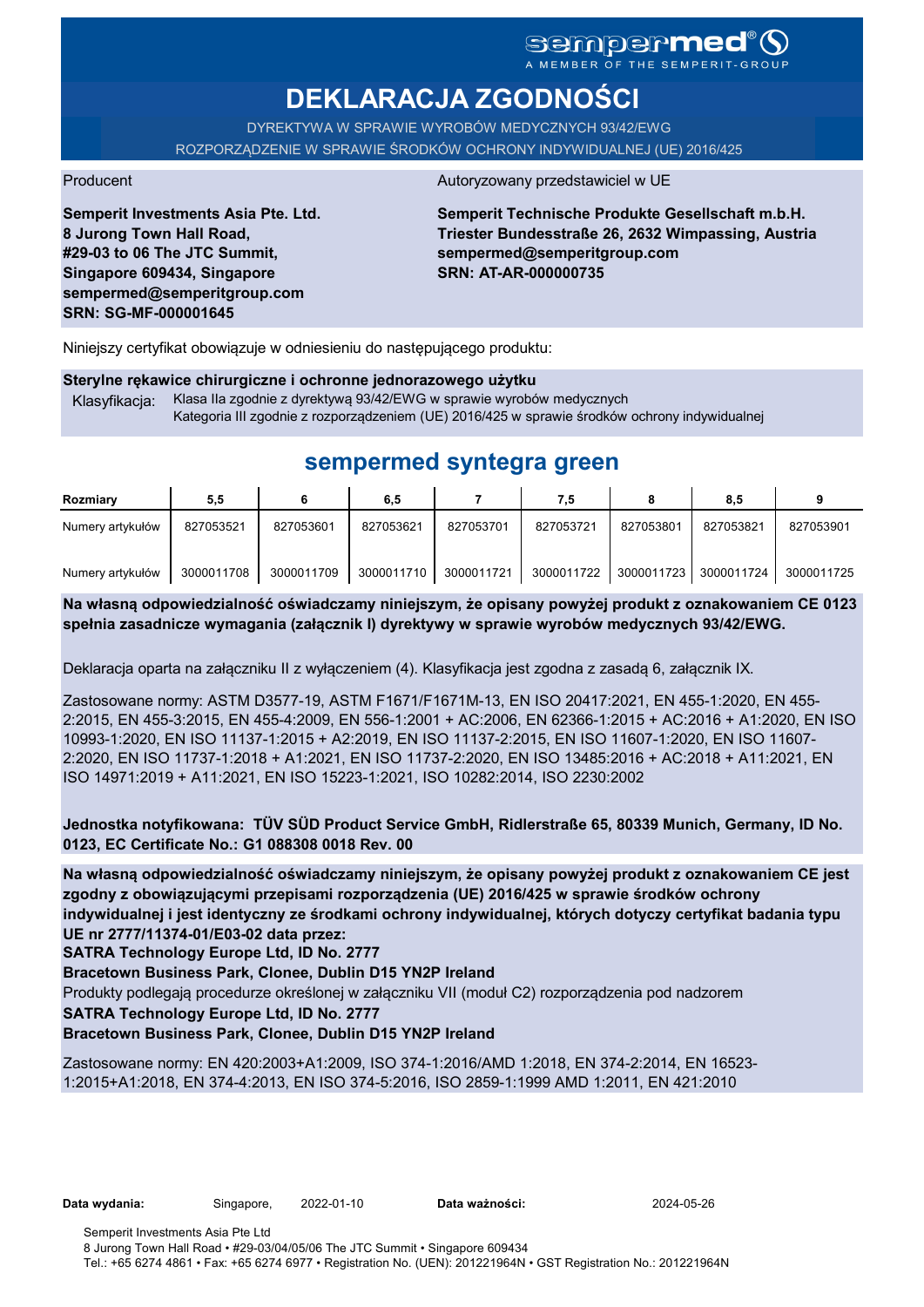### **sempermed** A MEMBER OF THE SEMPERIT-GROUP

# **DECLARAȚIE DE CONFORMITATE**

DIRECTIVĂ PRIVIND PRODUSELE MEDICALE 93/42/CEE ORDONANȚA (EU) 2016/425 PENTRU ECHIPAMENTUL PERSONAL DE PROTECȚIE

Producător Persoană împuternicită EU

**Semperit Investments Asia Pte. Ltd. 8 Jurong Town Hall Road, #29-03 to 06 The JTC Summit, Singapore 609434, Singapore sempermed@semperitgroup.com SRN: SG-MF-000001645**

**Semperit Technische Produkte Gesellschaft m.b.H. Triester Bundesstraße 26, 2632 Wimpassing, Austria sempermed@semperitgroup.com SRN: AT-AR-000000735**

Acest certificat este valabil pentru următoarele produse:

**Mânușă sterilă de unică folosință pentru operații și de protecție de unică folosință** clasificare: Clasa IIa conform directivei privind produsele medicale 93/42/CEE Categoria III conform ordonanței EPP (EU) 2016/425

# **sempermed syntegra green**

| mărimi                  | 5,5        |            | 6,5        |            | 7.5        |            | 8.5        |            |
|-------------------------|------------|------------|------------|------------|------------|------------|------------|------------|
| numerele de<br>articole | 827053521  | 827053601  | 827053621  | 827053701  | 827053721  | 827053801  | 827053821  | 827053901  |
| numerele de<br>articole | 3000011708 | 3000011709 | 3000011710 | 3000011721 | 3000011722 | 3000011723 | 3000011724 | 3000011725 |

**Prin prezenta confirmăm preluând toată responsabilitatea că produsele marcate CE 0123 corespund cerințelor de bază (anexa I) din directiva privind produsele medicale 93/42/CEE.**

Declarația se bazează pe anexa II exclusiv (4). Clasificare conform regulii 6, anexa IX.

Normele aplicate: ASTM D3577-19, ASTM F1671/F1671M-13, EN ISO 20417:2021, EN 455-1:2020, EN 455-2:2015, EN 455-3:2015, EN 455-4:2009, EN 556-1:2001 + AC:2006, EN 62366-1:2015 + AC:2016 + A1:2020, EN ISO 10993- 1:2020, EN ISO 11137-1:2015 + A2:2019, EN ISO 11137-2:2015, EN ISO 11607-1:2020, EN ISO 11607-2:2020, EN ISO 11737-1:2018 + A1:2021, EN ISO 11737-2:2020, EN ISO 13485:2016 + AC:2018 + A11:2021, EN ISO 14971:2019 + A11:2021, EN ISO 15223-1:2021, ISO 10282:2014, ISO 2230:2002

**Organismul abilitat: TÜV SÜD Product Service GmbH, Ridlerstraße 65, 80339 Munich, Germany, ID No. 0123, EC Certificate No.: G1 088308 0018 Rev. 00** 

**Prin prezenta confirmăm preluând toată responsabilitatea că produsele marcate CE indicate mai sus corespund cerințelor de bază (EU) 2016/425 pentru echipamente personale de protecție și acestea sunt obiectul certificării de tip CE nr. 2777/11374-01/E03-02 eliberat prin:**

**SATRA Technology Europe Ltd, ID No. 2777**

**Bracetown Business Park, Clonee, Dublin D15 YN2P Ireland**

Produsele sunt obiectul procedurii conform anexei VII (modulul C2) sub supravegherea

#### **SATRA Technology Europe Ltd, ID No. 2777**

**Bracetown Business Park, Clonee, Dublin D15 YN2P Ireland**

Normele aplicate: EN 420:2003+A1:2009, ISO 374-1:2016/AMD 1:2018, EN 374-2:2014, EN 16523-1:2015+A1:2018, EN 374-4:2013, EN ISO 374-5:2016, ISO 2859-1:1999 AMD 1:2011, EN 421:2010

Valabil până în: 2024-05-26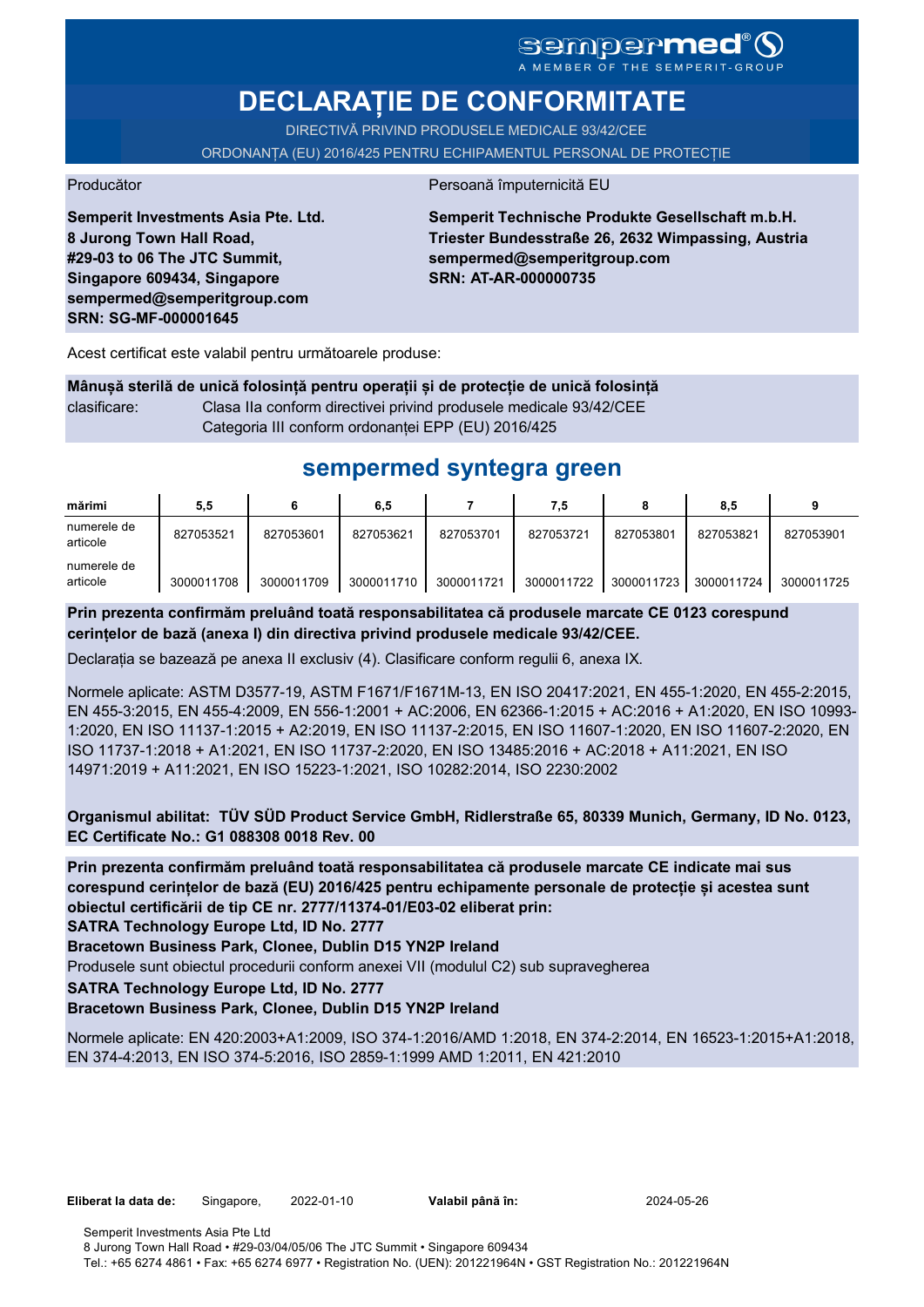# sempermed<sup>®</sup>(S

A MEMBER OF THE SEMPERI

# **ΔΗΛΩΣΗ ΣΥΜΜΟΡΦΩΣΗΣ**

ΟΔΗΓΙΑ 93/42/ΕΟΚ ΠΕΡΙ ΙΑΤΡΟΤΕΧΝΟΛΟΓΙΚΩΝ ΠΡΟΪΟΝΤΩΝ ΚΑΝΟΝΙΣΜΟΣ (ΕΕ) 2016/425 ΠΕΡΙ ΜΕΣΩΝ ΑΤΟΜΙΚΗΣ ΠΡΟΣΤΑΣΙΑΣ

**Semperit Investments Asia Pte. Ltd. 8 Jurong Town Hall Road, #29-03 to 06 The JTC Summit, Singapore 609434, Singapore sempermed@semperitgroup.com SRN: SG-MF-000001645**

#### Κατασκευαστής Εξουσιοδοτημένος αντιπρόσωπος στην ΕΕ

**Semperit Technische Produkte Gesellschaft m.b.H. Triester Bundesstraße 26, 2632 Wimpassing, Austria sempermed@semperitgroup.com SRN: AT-AR-000000735**

Το παρόν πιστοποιητικό ισχύει για τα ακόλουθα προϊόντα:

### **Αποστειρωμένο χειρουργικό και προστατευτικό γάντι μιας χρήσης**

Ταξινόμηση: Κατηγορία IIa σύμφωνα με την οδηγία 93/42/ΕΟΚ περί ιατροτεχνολογικών προϊόντων Κατηγορία II σύμφωνα με τον Κανονισμό (ΕΕ) 2016/425 περί ΜΑΠ

## **sempermed syntegra green**

| Μενέθη               | 5,5        |            | 6,5        |            | 7.5        |            | 8,5        |            |
|----------------------|------------|------------|------------|------------|------------|------------|------------|------------|
| Αριθμοί<br>προϊόντος | 827053521  | 827053601  | 827053621  | 827053701  | 827053721  | 827053801  | 827053821  | 827053901  |
| Αριθμοί<br>προϊόντος | 3000011708 | 3000011709 | 3000011710 | 3000011721 | 3000011722 | 3000011723 | 3000011724 | 3000011725 |

**Δια του παρόντος βεβαιώνουμε υπεύθυνα ότι τα προϊόντα με σήμανση CE 0123 ικανοποιούν τις βασικές απαιτήσεις (Παράρτημα I) της οδηγίας 93/42/ΕΟΚ περί ιατροτεχνολογικών προϊόντων.**

Δήλωση βάσει του Παραρτήματος II, εξαιρουμένου του σημείου (4). Ταξινόμηση σύμφωνα με τον κανόνα 6, Παράρτημα IX.

Εφαρμοζόμενα πρότυπα: ASTM D3577-19, ASTM F1671/F1671M-13, EN ISO 20417:2021, EN 455-1:2020, EN 455- 2:2015, EN 455-3:2015, EN 455-4:2009, EN 556-1:2001 + AC:2006, EN 62366-1:2015 + AC:2016 + A1:2020, EN ISO 10993-1:2020, EN ISO 11137-1:2015 + A2:2019, EN ISO 11137-2:2015, EN ISO 11607-1:2020, EN ISO 11607- 2:2020, EN ISO 11737-1:2018 + A1:2021, EN ISO 11737-2:2020, EN ISO 13485:2016 + AC:2018 + A11:2021, EN ISO 14971:2019 + A11:2021, EN ISO 15223-1:2021, ISO 10282:2014, ISO 2230:2002

**Κοινοποιημένος οργανισμός: TÜV SÜD Product Service GmbH, Ridlerstraße 65, 80339 Munich, Germany, ID No. 0123, EC Certificate No.: G1 088308 0018 Rev. 00** 

**Δια του παρόντος βεβαιώνουμε υπεύθυνα ότι τα ανωτέρω προϊόντα με σήμανση CE ικανοποιούν τις εφαρμοστέες διατάξεις του Κανονισμού (ΕΕ) 2016/425 περί μέσων ατομικής προστασίας και αποτελούν αντικείμενο του πιστοποιητικού εξέτασης τύπου ΕΕ με αρ. 2777/11374-01/E03-02 εκδόθηκε :**

**SATRA Technology Europe Ltd, ID No. 2777**

#### **Bracetown Business Park, Clonee, Dublin D15 YN2P Ireland**

Τα προϊόντα αποτελούν αντικείμενο της μεθόδου που ορίζεται στο Παράρτημα VII (ενότητα C2) του Κανονισμού υπό την επιτήρηση

**SATRA Technology Europe Ltd, ID No. 2777**

**Bracetown Business Park, Clonee, Dublin D15 YN2P Ireland**

Εφαρμοζόμενα πρότυπα: EN 420:2003+A1:2009, ISO 374-1:2016/AMD 1:2018, EN 374-2:2014, EN 16523- 1:2015+A1:2018, EN 374-4:2013, EN ISO 374-5:2016, ISO 2859-1:1999 AMD 1:2011, EN 421:2010

2024-05-26

Tel.: +65 6274 4861 • Fax: +65 6274 6977 • Registration No. (UEN): 201221964N • GST Registration No.: 201221964N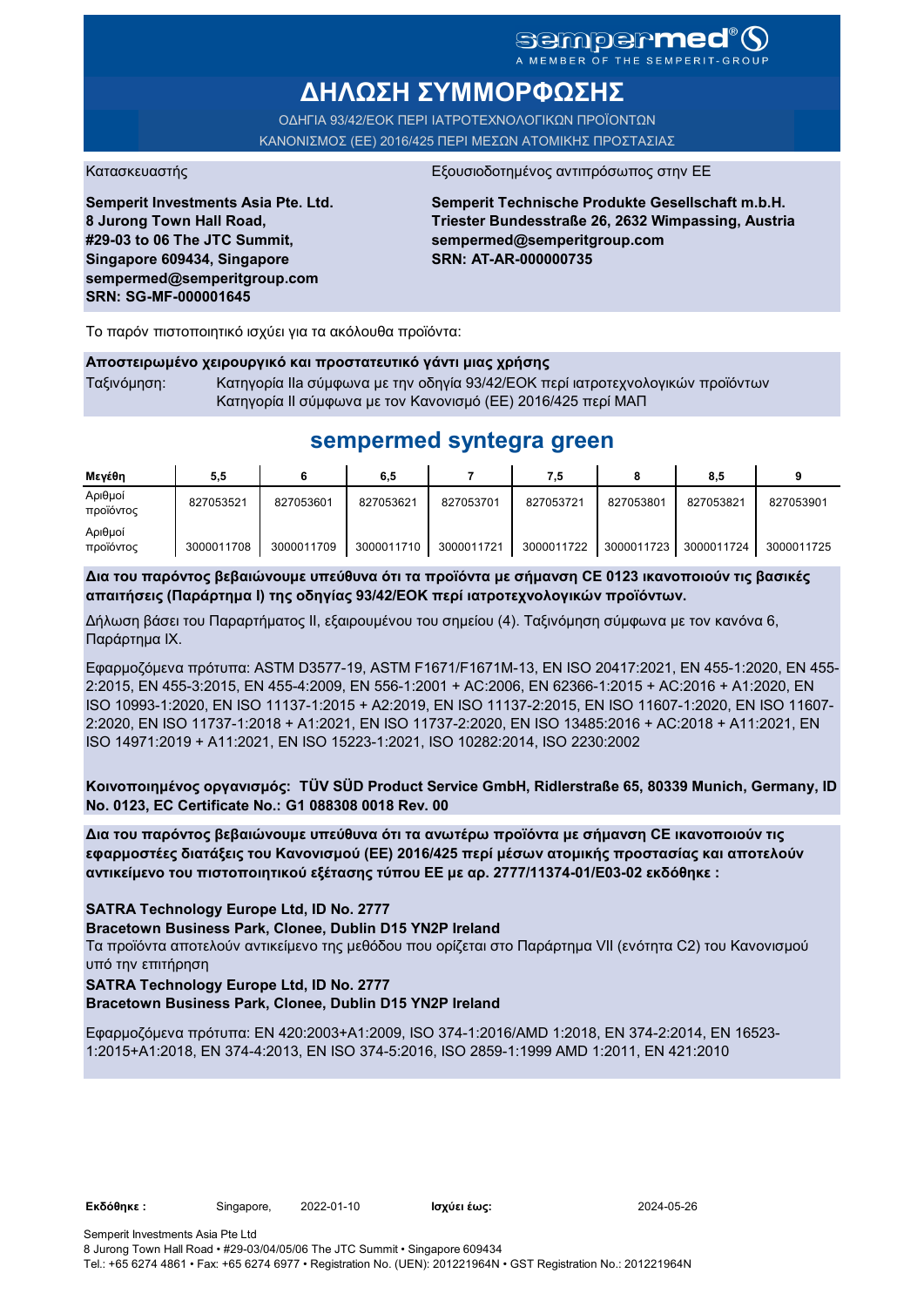# SOMPOPMED<sup>®</sup>O

# **ДЕКЛАРАЦИЯ ЗА СЪВМЕСТИМОСТ НА**

ДИРЕКТИВА ЗА МЕДИЦИНСКИТЕ ПРОДУКТИ 93/42/EWG РЕГЛАМЕНТ (EU) 2016/425 ЗА ЛИЧНИТЕ ПРЕДПАЗНИ СРЕДСТВА

**Semperit Investments Asia Pte. Ltd. 8 Jurong Town Hall Road, #29-03 to 06 The JTC Summit, Singapore 609434, Singapore sempermed@semperitgroup.com SRN: SG-MF-000001645**

#### Производител Упълномощен представител в ЕС

**Semperit Technische Produkte Gesellschaft m.b.H. Triester Bundesstraße 26, 2632 Wimpassing, Austria sempermed@semperitgroup.com SRN: AT-AR-000000735**

Настоящият сертификат важи за следните продукти:

## **Стерилна операционна и предпазна ръкавица за еднократна употреба**

Класификация: Клас IIa съгл. Директивата за медицинските продукти 93/42/EEC Категория III съгл. Регламент за ЛПС (EU) 2016/425

## **sempermed syntegra green**

| Размери    | 5.5        |            | 6.5        |            | 7.5        |            | 8.5        |            |
|------------|------------|------------|------------|------------|------------|------------|------------|------------|
| Номера на  | 827053521  | 827053601  | 827053621  | 827053701  | 827053721  | 827053801  | 827053821  | 827053901  |
| артикулите |            |            |            |            |            |            |            |            |
| Номера на  |            |            |            |            |            |            |            |            |
| артикулите | 3000011708 | 3000011709 | 3000011710 | 3000011721 | 3000011722 | 3000011723 | 3000011724 | 3000011725 |

**С настоящето потвърждаваме при самостоятелна отговорност, че продуктите с маркировка СЕ 0123 съответстват на съществените изисквания (Анекс I) от Директивата за медицинските продукти 93/42/EWG.**

Декларация на базата на Анекс II с изключение на (4). Класификация съгл. Правило 6, Приложение IX.

Приложими норми: ASTM D3577-19, ASTM F1671/F1671M-13, EN ISO 20417:2021, EN 455-1:2020, EN 455-2:2015, EN 455-3:2015, EN 455-4:2009, EN 556-1:2001 + AC:2006, EN 62366-1:2015 + AC:2016 + A1:2020, EN ISO 10993- 1:2020, EN ISO 11137-1:2015 + A2:2019, EN ISO 11137-2:2015, EN ISO 11607-1:2020, EN ISO 11607-2:2020, EN ISO 11737-1:2018 + A1:2021, EN ISO 11737-2:2020, EN ISO 13485:2016 + AC:2018 + A11:2021, EN ISO 14971:2019 + A11:2021, EN ISO 15223-1:2021, ISO 10282:2014, ISO 2230:2002

**Нотифициран орган: TÜV SÜD Product Service GmbH, Ridlerstraße 65, 80339 Munich, Germany, ID No. 0123, EC Certificate No.: G1 088308 0018 Rev. 00** 

**С настоящето потвърждаваме при самостоятелна отговорност, че горепосочените продукти с маркировка СЕ съответстват на съществените разпоредби на Регламент (EU) 2016/425 за личните предпазни средства и са предмет на сертификата на ЕС за изследване на типа Nr. 2777/11374-01/E03-02 издадено чрез:**

**SATRA Technology Europe Ltd, ID No. 2777**

**Bracetown Business Park, Clonee, Dublin D15 YN2P Ireland**

Продуктите са предмет на процедурата съгл. Анекс VII (Модул С2) от Регламента под надзора на

**SATRA Technology Europe Ltd, ID No. 2777**

**Bracetown Business Park, Clonee, Dublin D15 YN2P Ireland**

Приложими норми: EN 420:2003+A1:2009, ISO 374-1:2016/AMD 1:2018, EN 374-2:2014, EN 16523- 1:2015+A1:2018, EN 374-4:2013, EN ISO 374-5:2016, ISO 2859-1:1999 AMD 1:2011, EN 421:2010

**Издадено на:** Singapore, **Важи до:**

2022-01-10 2024-05-26